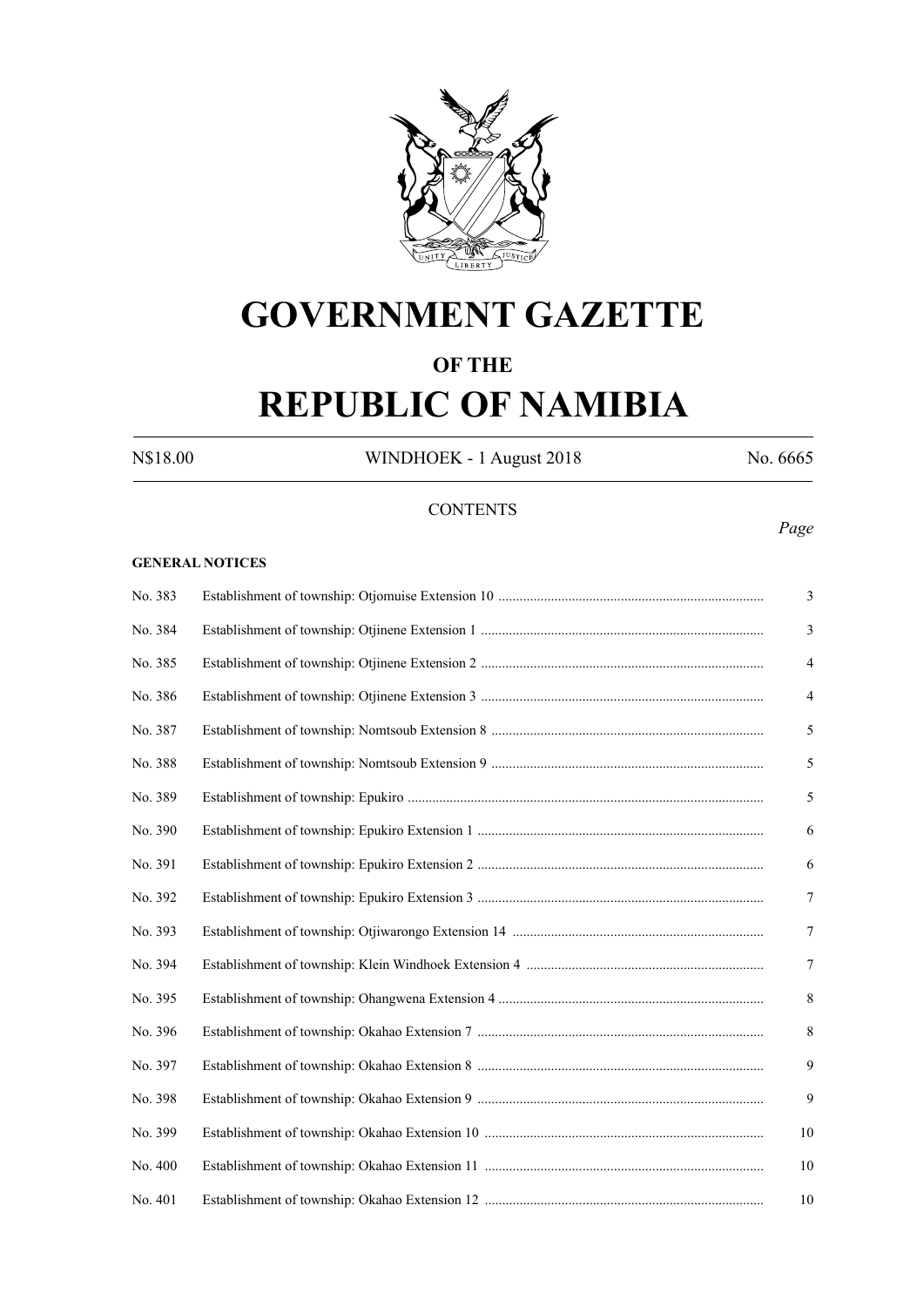| No. 402 | 11     |  |
|---------|--------|--|
| No. 403 | 11     |  |
| No. 404 | 12     |  |
| No. 405 | 12     |  |
| No. 406 | 12     |  |
| No. 407 | 13     |  |
| No. 408 | 13     |  |
| No. 409 | 14     |  |
| No. 410 | 14     |  |
| No. 411 | 15     |  |
| No. 412 | 15     |  |
| No. 413 | 15     |  |
| No. 414 | 16     |  |
| No. 415 | 16     |  |
| No. 416 | 17     |  |
| No. 417 | 17     |  |
| No. 418 | 17     |  |
| No. 419 | $18\,$ |  |
| No. 420 | $18\,$ |  |
| No. 421 | 19     |  |
| No. 422 | 19     |  |
| No. 423 | 20     |  |
| No. 424 | 20     |  |
| No. 425 | 20     |  |
| No. 426 | 21     |  |
| No. 427 | 21     |  |
| No. 428 | $22\,$ |  |
| No. 429 | $22\,$ |  |
| No. 430 | 23     |  |
| No. 431 | 23     |  |
| No. 432 | 23     |  |
| No. 433 | 24     |  |
| No. 434 | 24     |  |
| No. 435 | 25     |  |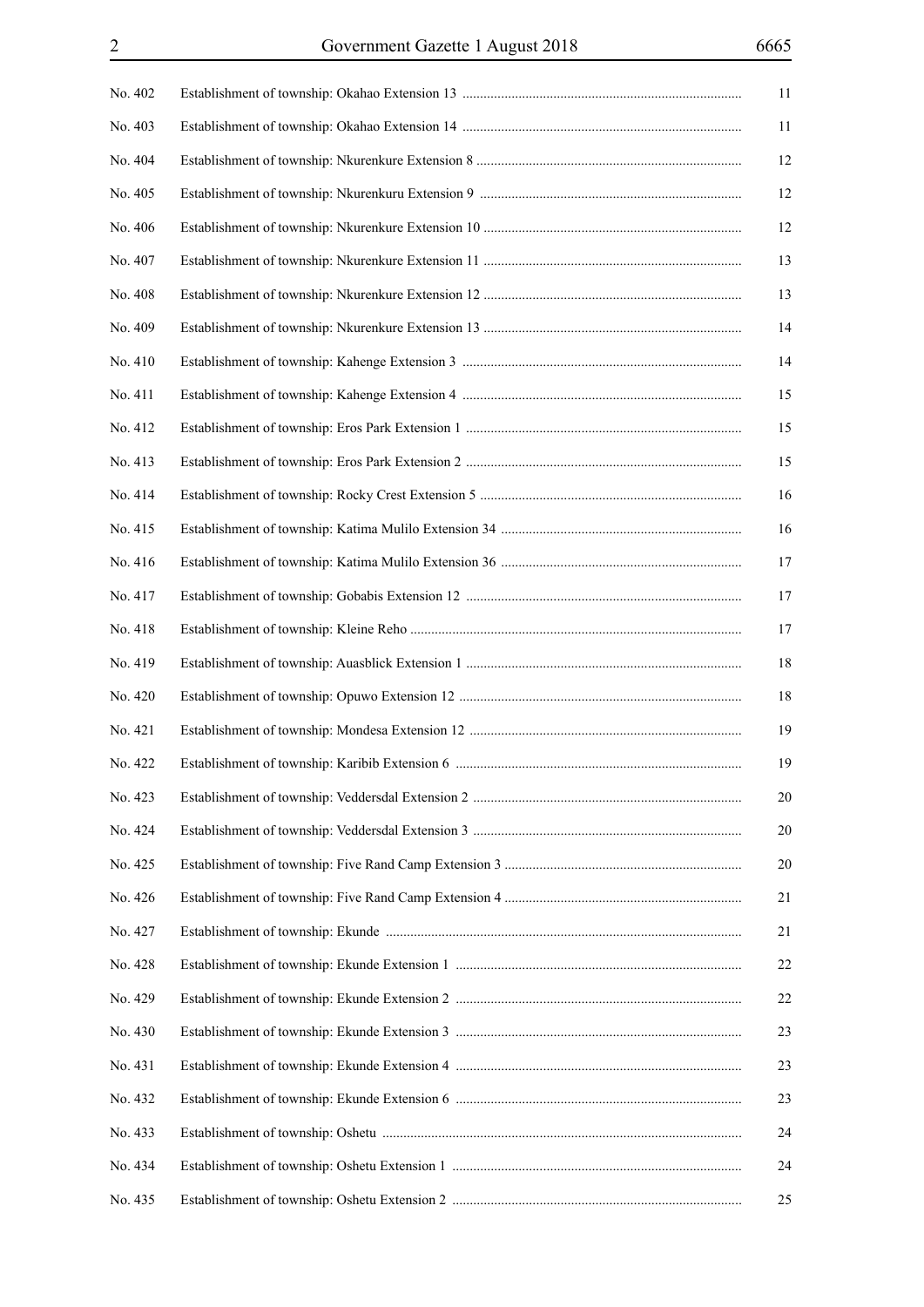| No. 436 | 25 |
|---------|----|
| No. 437 | 26 |
| No. 438 | 26 |
| No. 439 | 26 |
| No. 440 | 27 |
| No. 441 | 27 |
| No. 442 | 28 |
| No. 443 | 28 |
| No. 444 | 29 |
| No. 445 | 29 |
| No. 446 | 29 |
| No. 447 | 30 |
|         |    |

## **General Notices**

No. 383 2018

#### ESTABLISHMENT OF THE TOWNSHIP: OTJOMUISE extension 10

Notice is hereby given in terms of Section 5(5) of the Townships and Division of Land Ordinance, 1963 (Ordinance 11 of 1963), that application has been made for the establishment of the township **Otjomuise Extension 10** situated on Portion 302 (a portion of Portion B) of Windhoek Town and Townlands No. 31 and that the application is laying open for inspection at the Office of the Ministry of Urban and Rural Development: Division: Planning, 2nd Floor, GRN Office Park in Windhoek, the Office of the Surveyor-General in Windhoek and at the Office of the Chief Executive Officer, Windhoek Municipal Council.

Any person who wishes to object to the application or who desires to be heard in the matter, may give personal evidence before the Townships Board at the meeting of the Board which will be held on **11 September 2018 at 09:00** at the Offices of the Surveyor-General and the Registrar of Deeds in Windhoek, or submit written evidence to the Townships Board, Private Bag 13289, Windhoek: Provided that such written evidence shall reach the Secretary of the Townships Board not later than **4 September 2018 before 12:00**.

#### **L.D. UYEPA CHAIRPERSON: TOWNSHIPS BOARD**

No. 384 2018

#### ESTABLISHMENT OF THE TOWNSHIP: OTJINENE extension 1

\_**\_\_\_\_\_\_\_\_\_\_\_\_\_\_\_**

Notice is hereby given in terms of Section 5(5) of the Townships and Division of Land Ordinance, 1963 (Ordinance 11 of 1963), that application has been made for the establishment of the township **Otjinene Extension 1** situated on Farm No. 2075 of the Farm Epukiro Reserve No. 329 and that the application is laying open for inspection at the Office of the Ministry of Urban and Rural Development: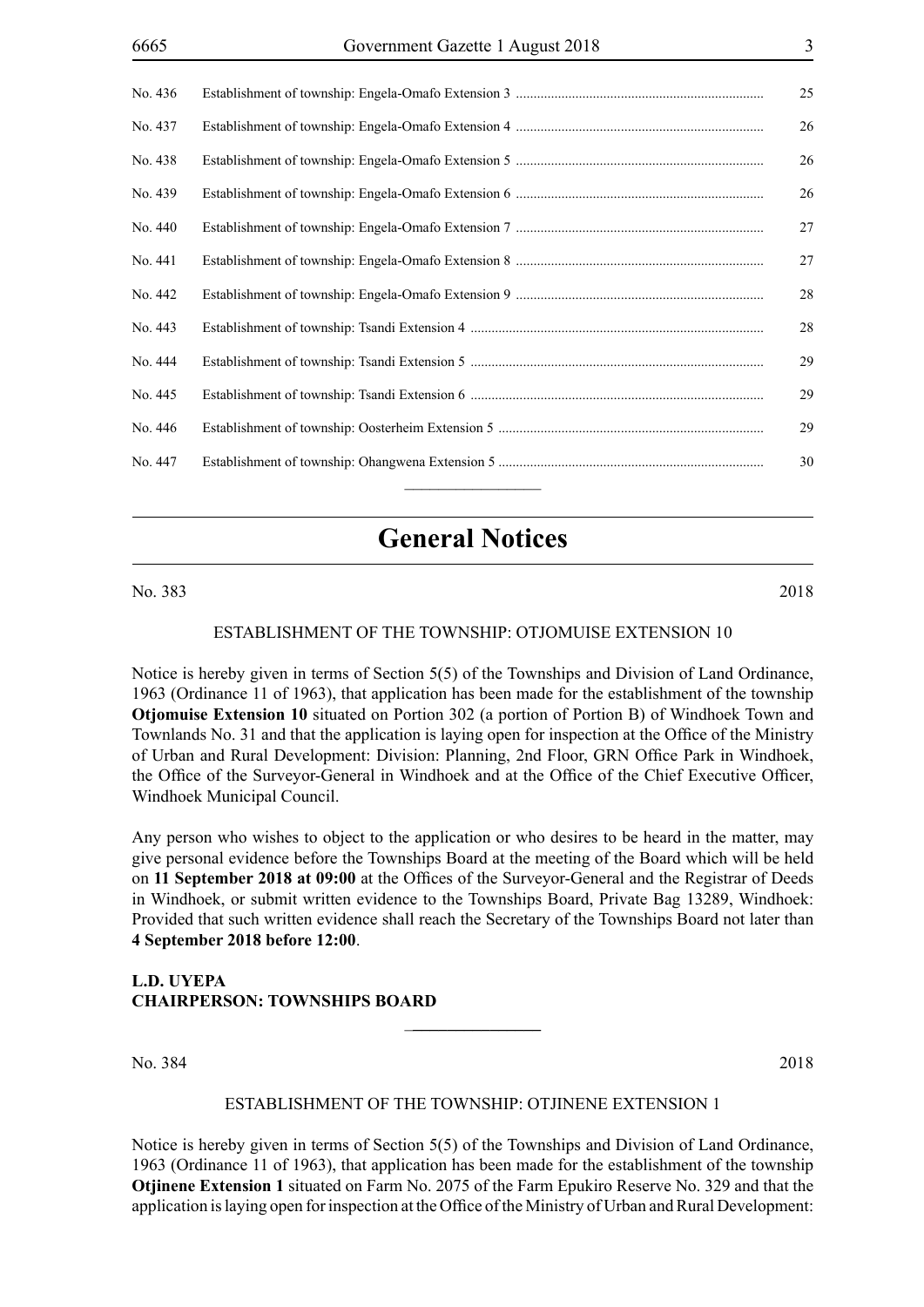Division: Planning, 2nd Floor, GRN Office Park in Windhoek, the Office of the Surveyor-General in Windhoek and at the Office of the Chief Executive Officer, Otjinene Village Council.

Any person who wishes to object to the application or who desires to be heard in the matter, may give personal evidence before the Townships Board at the meeting of the Board which will be held on **11 September 2018 at 09:00** at the Offices of the Surveyor-General and the Registrar of Deeds in Windhoek, or submit written evidence to the Townships Board, Private Bag 13289, Windhoek: Provided that such written evidence shall reach the Secretary of the Townships Board not later than **4 September 2018 before 12:00**.

## **L.D. UYEPA CHAIRPERSON: TOWNSHIPS BOARD**

No. 385 2018

#### ESTABLISHMENT OF THE TOWNSHIP: OTJINENE extension 2

**\_\_\_\_\_\_\_\_\_\_\_\_\_\_\_\_**

Notice is hereby given in terms of Section 5(5) of the Townships and Division of Land Ordinance, 1963 (Ordinance 11 of 1963), that application has been made for the establishment of the township **Otjinene Extension 2** situated on Farm No. 2076 of the Farm Epukiro Reserve No. 329 and that the application is laying open for inspection at the Office of the Ministry of Urban and Rural Development: Division: Planning, 2nd Floor, GRN Office Park in Windhoek, the Office of the Surveyor-General in Windhoek and at the Office of the Chief Executive Officer, Otjinene Village Council.

Any person who wishes to object to the application or who desires to be heard in the matter, may give personal evidence before the Townships Board at the meeting of the Board which will be held on **11 September 2018 at 09:00** at the Offices of the Surveyor-General and the Registrar of Deeds in Windhoek, or submit written evidence to the Townships Board, Private Bag 13289, Windhoek: Provided that such written evidence shall reach the Secretary of the Townships Board not later than **4 September 2018 before 12:00**.

### **L.D. UYEPA CHAIRPERSON: TOWNSHIPS BOARD**

No. 386 2018

#### ESTABLISHMENT OF THE TOWNSHIP: OTJINENE extension 3

\_**\_\_\_\_\_\_\_\_\_\_\_\_\_\_\_**

Notice is hereby given in terms of Section 5(5) of the Townships and Division of Land Ordinance, 1963 (Ordinance 11 of 1963), that application has been made for the establishment of the township **Otjinene Extension 3** situated on Farm No. 2077 of the Farm Epukiro Reserve No. 329 and that the application is laying open for inspection at the Office of the Ministry of Urban and Rural Development: Division: Planning, 2nd Floor, GRN Office Park in Windhoek, the Office of the Surveyor-General in Windhoek and at the Office of the Chief Executive Officer, Otjinene Village Council.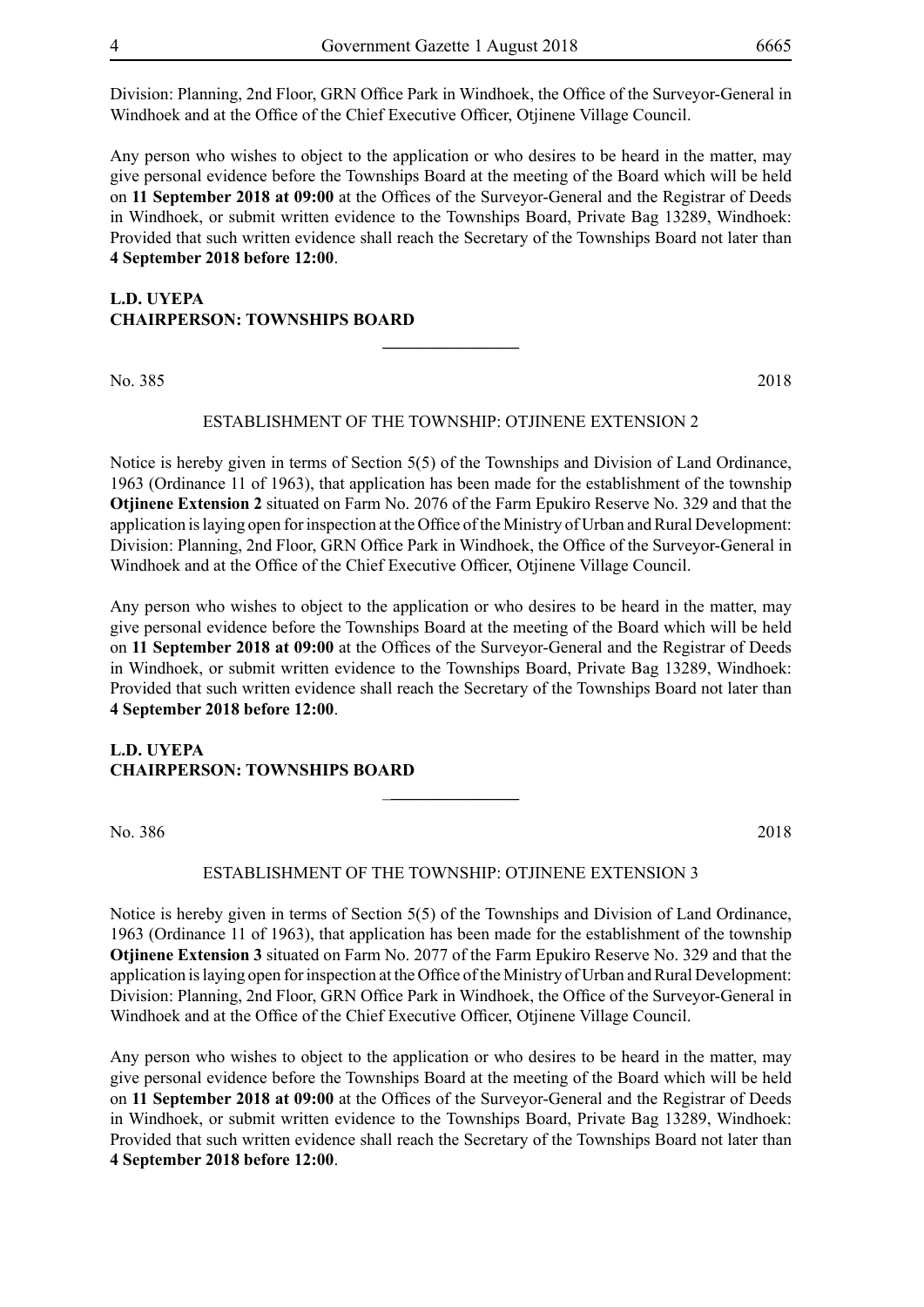\_**\_\_\_\_\_\_\_\_\_\_\_\_\_\_\_**

## **L.D. UYEPA CHAIRPERSON: TOWNSHIPS BOARD**

No. 387 2018

#### ESTABLISHMENT OF THE TOWNSHIP: NOMTSOUB extension 8

Notice is hereby given in terms of Section 5(5) of the Townships and Division of Land Ordinance, 1963 (Ordinance 11 of 1963), that application has been made for the establishment of the township **Nomtsoub Extension 8** situated on Erf 3332, Nomtsoub and that the application is laying open for inspection at the Office of the Ministry of Urban and Rural Development: Division: Planning, 2nd Floor, GRN Office Park in Windhoek, the Office of the Surveyor-General in Windhoek and at the Office of the Chief Executive Officer, Tsumeb Municipal Council.

Any person who wishes to object to the application or who desires to be heard in the matter, may give personal evidence before the Townships Board at the meeting of the Board which will be held on **11 September 2018 at 09:00** at the Offices of the Surveyor-General and the Registrar of Deeds in Windhoek, or submit written evidence to the Townships Board, Private Bag 13289, Windhoek: Provided that such written evidence shall reach the Secretary of the Townships Board not later than **4 September 2018 before 12:00**.

#### **L.D. UYEPA CHAIRPERSON: TOWNSHIPS BOARD**

No. 388 2018

#### ESTABLISHMENT OF THE TOWNSHIP: NOMTSOUB extension 9

\_**\_\_\_\_\_\_\_\_\_\_\_\_\_\_\_**

Notice is hereby given in terms of Section 5(5) of the Townships and Division of Land Ordinance, 1963 (Ordinance 11 of 1963), that application has been made for the establishment of the township **Nomtsoub Extension 9** situated on the Remainder of Erf 1151, Nomtsoub and that the application is laying open for inspection at the Office of the Ministry of Urban and Rural Development: Division: Planning, 2nd Floor, GRN Office Park in Windhoek, the Office of the Surveyor-General in Windhoek and at the Office of the Chief Executive Officer, Tsumeb Municipal Council.

Any person who wishes to object to the application or who desires to be heard in the matter, may give personal evidence before the Townships Board at the meeting of the Board which will be held on **11 September 2018 at 09:00** at the Offices of the Surveyor-General and the Registrar of Deeds in Windhoek, or submit written evidence to the Townships Board, Private Bag 13289, Windhoek: Provided that such written evidence shall reach the Secretary of the Townships Board not later than **4 September 2018 before 12:00**.

## **L.D. UYEPA CHAIRPERSON: TOWNSHIPS BOARD**

No. 389 2018

#### ESTABLISHMENT OF THE TOWNSHIP: EPUKIRO

\_**\_\_\_\_\_\_\_\_\_\_\_\_\_\_\_**

Notice is hereby given in terms of Section 5(5) of the Townships and Division of Land Ordinance, 1963 (Ordinance 11 of 1963), that application has been made for the establishment of the township **Epukiro** situated on the Remainder of Portion 4 of Farm 329 (Epukiro Reserve) and that the application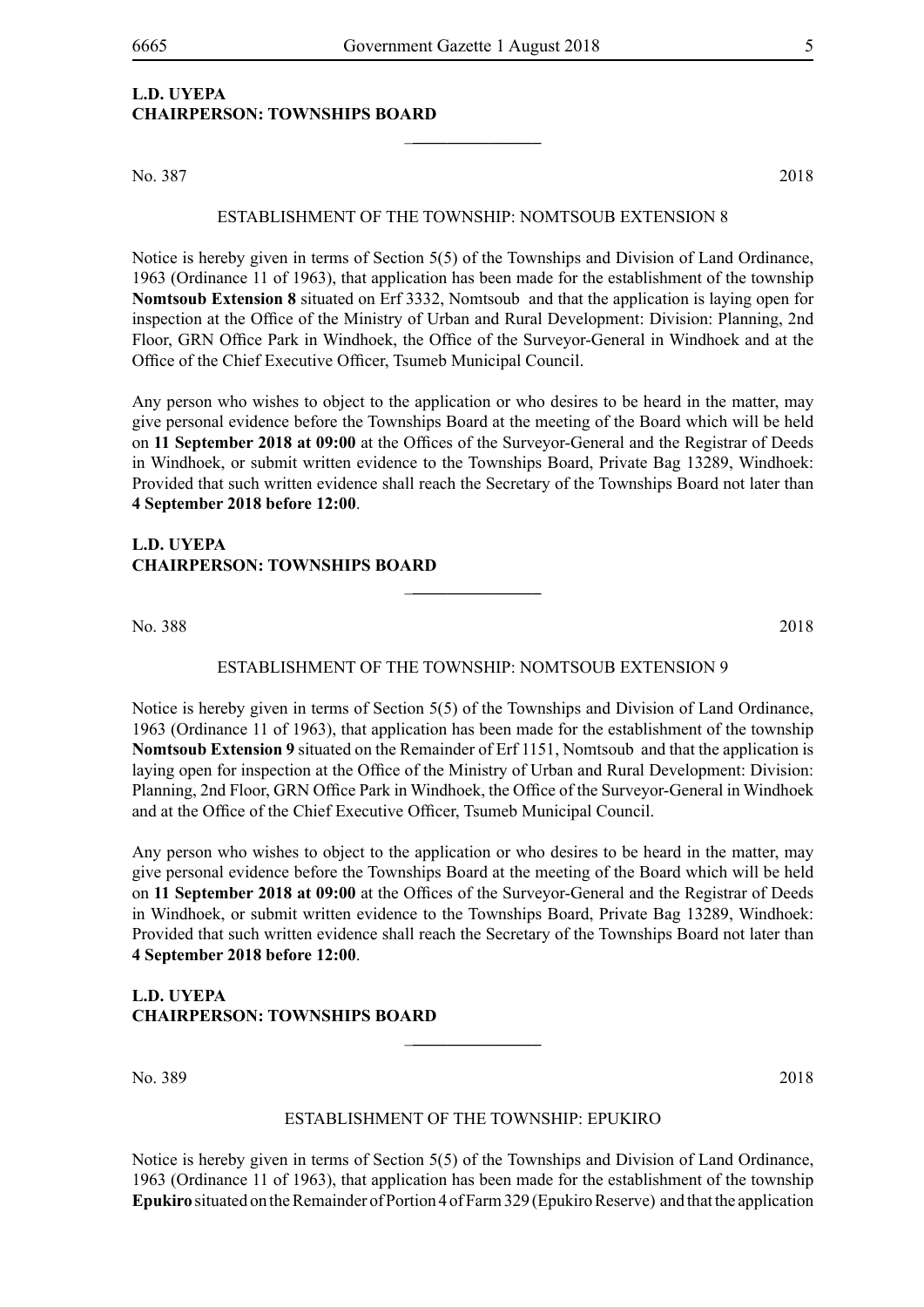is laying open for inspection at the Office of the Ministry of Urban and Rural Development: Division: Planning, 2nd Floor, GRN Office Park in Windhoek, the Office of the Surveyor-General in Windhoek and at the Office of the Chief Regional Officer, Omaheke Regional Council.

Any person who wishes to object to the application or who desires to be heard in the matter, may give personal evidence before the Townships Board at the meeting of the Board which will be held on **11 September 2018 at 09:00** at the Offices of the Surveyor-General and the Registrar of Deeds in Windhoek, or submit written evidence to the Townships Board, Private Bag 13289, Windhoek: Provided that such written evidence shall reach the Secretary of the Townships Board not later than **4 September 2018 before 12:00**.

## **L.D. UYEPA CHAIRPERSON: TOWNSHIPS BOARD**

No. 390 2018

#### ESTABLISHMENT OF THE TOWNSHIP: EPUKIRO EXTENSION 1

\_**\_\_\_\_\_\_\_\_\_\_\_\_\_\_\_**

Notice is hereby given in terms of Section 5(5) of the Townships and Division of Land Ordinance, 1963 (Ordinance 11 of 1963), that application has been made for the establishment of the township **Epukiro Extension 1** situated on Farm 2072 of Farm 329 (Epukiro Reserve) and that the application is laying open for inspection at the Office of the Ministry of Urban and Rural Development: Division: Planning, 2nd Floor, GRN Office Park in Windhoek, the Office of the Surveyor-General in Windhoek and at the Office of the Chief Regional Officer, Omaheke Regional Council.

Any person who wishes to object to the application or who desires to be heard in the matter, may give personal evidence before the Townships Board at the meeting of the Board which will be held on **11 September 2018 at 09:00** at the Offices of the Surveyor-General and the Registrar of Deeds in Windhoek, or submit written evidence to the Townships Board, Private Bag 13289, Windhoek: Provided that such written evidence shall reach the Secretary of the Townships Board not later than **4 September 2018 before 12:00**.

#### **L.D. UYEPA CHAIRPERSON: TOWNSHIPS BOARD**

No. 391 2018

#### ESTABLISHMENT OF THE TOWNSHIP: EPUKIRO EXTENSION 2

\_**\_\_\_\_\_\_\_\_\_\_\_\_\_\_\_**

Notice is hereby given in terms of Section 5(5) of the Townships and Division of Land Ordinance, 1963 (Ordinance 11 of 1963), that application has been made for the establishment of the township **Epukiro Extension 2** situated on Farm 2071 of Farm 329 (Epukiro Reserve) and that the application is laying open for inspection at the Office of the Ministry of Urban and Rural Development: Division: Planning, 2nd Floor, GRN Office Park in Windhoek, the Office of the Surveyor-General in Windhoek and at the Office of the Chief Regional Officer, Omaheke Regional Council.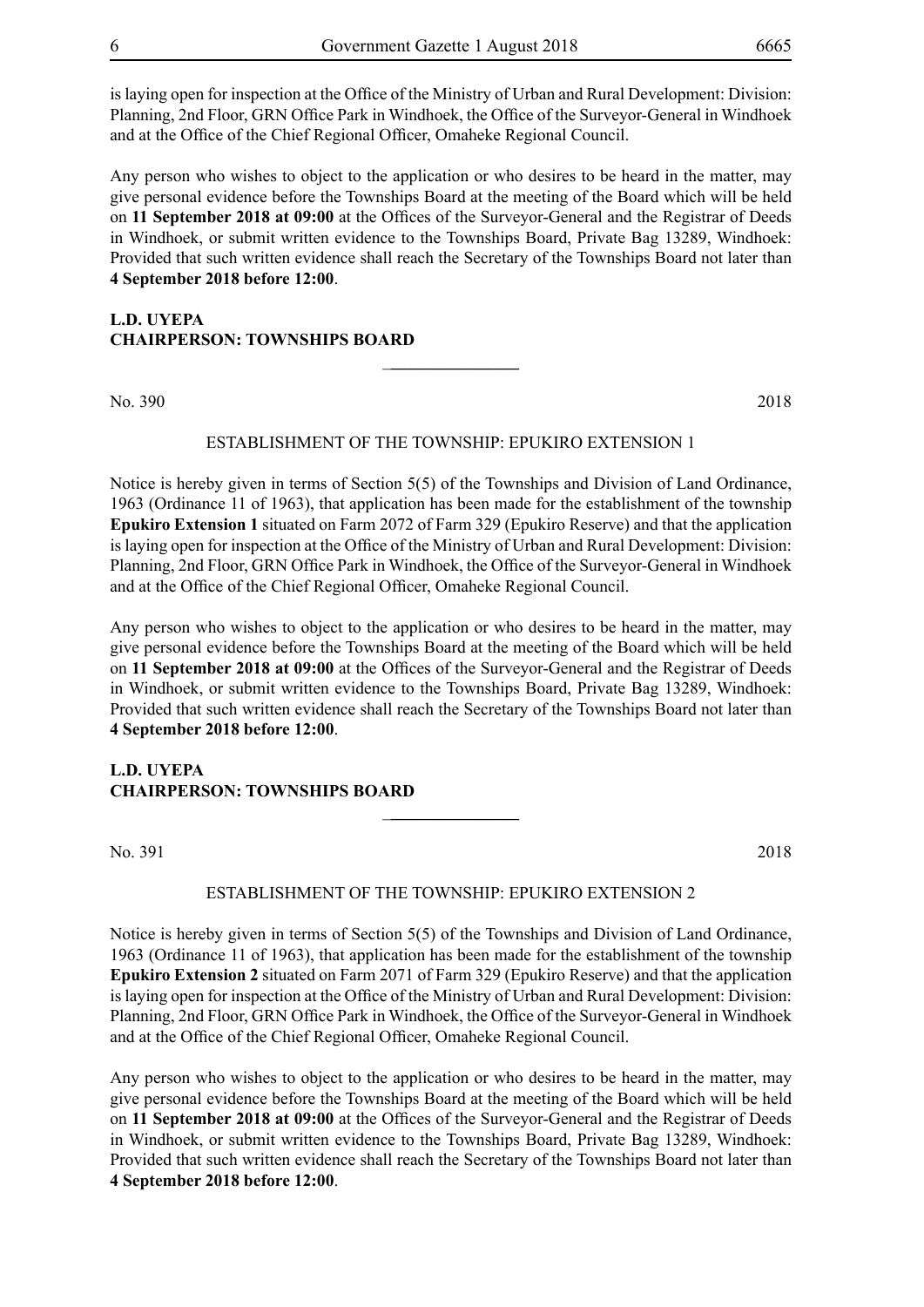## **L.D. UYEPA CHAIRPERSON: TOWNSHIPS BOARD**

No. 392 2018

#### ESTABLISHMENT OF THE TOWNSHIP: EPUKIRO EXTENSION 3

\_**\_\_\_\_\_\_\_\_\_\_\_\_\_\_\_**

Notice is hereby given in terms of Section 5(5) of the Townships and Division of Land Ordinance, 1963 (Ordinance 11 of 1963), that application has been made for the establishment of the township **Epukiro Extension 3** situated on Farm 2070 of Farm 329 (Epukiro Reserve) and that the application is laying open for inspection at the Office of the Ministry of Urban and Rural Development: Division: Planning, 2nd Floor, GRN Office Park in Windhoek, the Office of the Surveyor-General in Windhoek and at the Office of the Chief Regional Officer, Omaheke Regional Council.

Any person who wishes to object to the application or who desires to be heard in the matter, may give personal evidence before the Townships Board at the meeting of the Board which will be held on **11 September 2018 at 09:00** at the Offices of the Surveyor-General and the Registrar of Deeds in Windhoek, or submit written evidence to the Townships Board, Private Bag 13289, Windhoek: Provided that such written evidence shall reach the Secretary of the Townships Board not later than **4 September 2018 before 12:00**.

#### **L.D. UYEPA CHAIRPERSON: TOWNSHIPS BOARD**

No. 393 2018

#### ESTABLISHMENT OF THE TOWNSHIP: OTJIWARONGO EXTENSION 14

\_**\_\_\_\_\_\_\_\_\_\_\_\_\_\_\_**

Notice is hereby given in terms of Section 5(5) of the Townships and Division of Land Ordinance, 1963 (Ordinance 11 of 1963), that application has been made for the establishment of the township **Otjiwarongo Extension 14** situated on the Remainder of Portion 4 of the Consolidated Farm Good Hope No. 298 and that the application is laying open for inspection at the Office of the Ministry of Urban and Rural Development: Division: Planning, 2nd Floor, GRN Office Park in Windhoek, the Office of the Surveyor-General in Windhoek and at the Office of the Chief Executive Officer, Otjiwarongo Municipal Council.

Any person who wishes to object to the application or who desires to be heard in the matter, may give personal evidence before the Townships Board at the meeting of the Board which will be held on **11 September 2018 at 09:00** at the Offices of the Surveyor-General and the Registrar of Deeds in Windhoek, or submit written evidence to the Townships Board, Private Bag 13289, Windhoek: Provided that such written evidence shall reach the Secretary of the Townships Board not later than **4 September 2018 before 12:00**.

## **L.D. UYEPA CHAIRPERSON: TOWNSHIPS BOARD**

No. 394 2018

#### ESTABLISHMENT OF THE TOWNSHIP: KLEIN WINDHOEK extension 4

\_**\_\_\_\_\_\_\_\_\_\_\_\_\_\_\_**

Notice is hereby given in terms of Section 5(5) of the Townships and Division of Land Ordinance, 1963 (Ordinance 11 of 1963), that application has been made for the establishment of the township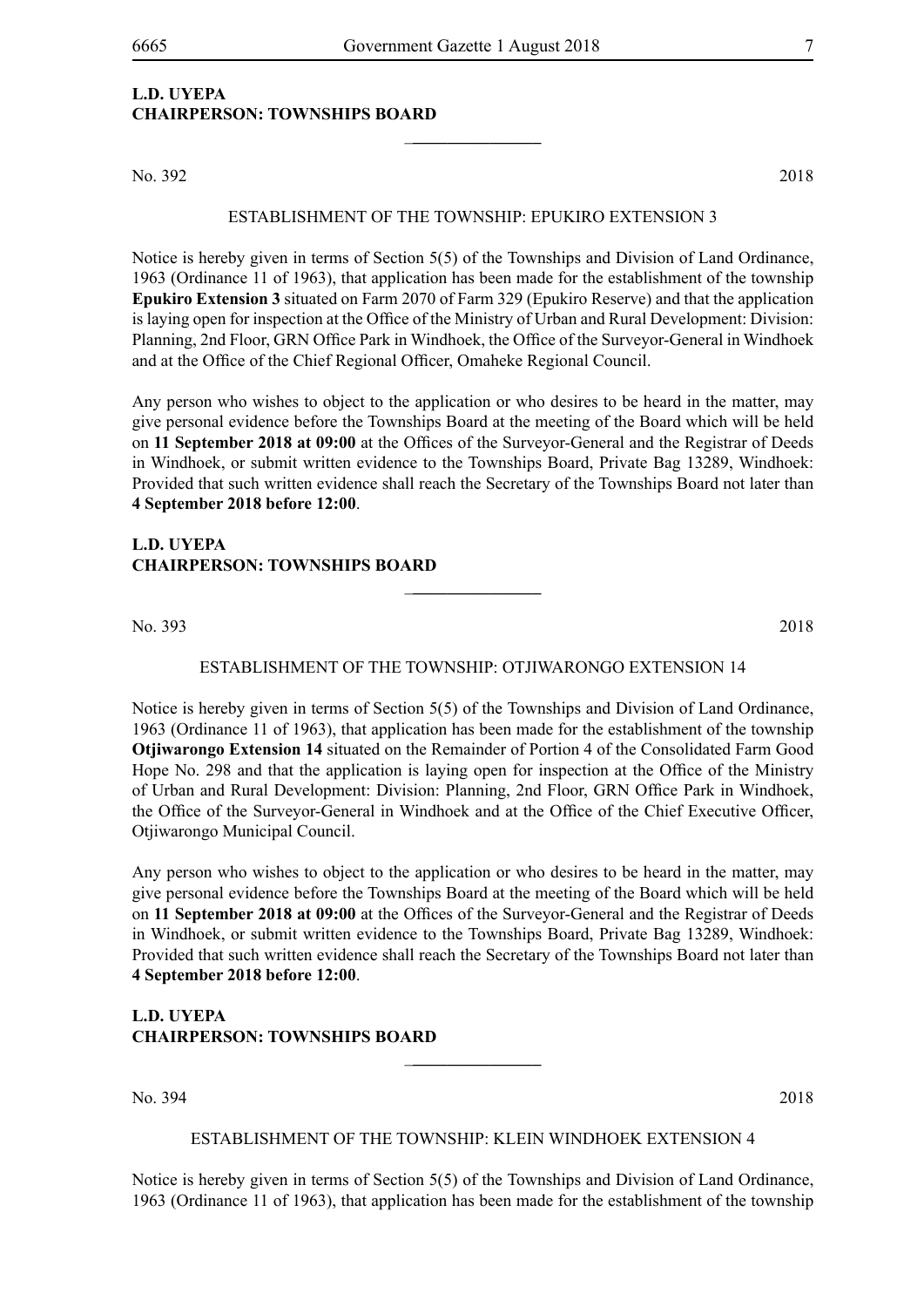**Klein Windhoek Extension 4** situated on Portion 131 (a portion of Portion B) of Klein Windhoek Town and Townlands No. 70 and that the application is laying open for inspection at the Office of the Ministry of Urban and Rural Development: Division: Planning, 2nd Floor, GRN Office Park in Windhoek, the Office of the Surveyor-General in Windhoek and at the Office of the Chief Executive Officer, Windhoek Municipal Council.

Any person who wishes to object to the application or who desires to be heard in the matter, may give personal evidence before the Townships Board at the meeting of the Board which will be held on **11 September 2018 at 09:00** at the Offices of the Surveyor-General and the Registrar of Deeds in Windhoek, or submit written evidence to the Townships Board, Private Bag 13289, Windhoek: Provided that such written evidence shall reach the Secretary of the Townships Board not later than **4 September 2018 before 12:00**.

### **L.D. UYEPA CHAIRPERSON: TOWNSHIPS BOARD**

No. 395 2018

#### ESTABLISHMENT OF THE TOWNSHIP: OHANGWENA extension 4

\_**\_\_\_\_\_\_\_\_\_\_\_\_\_\_\_**

Notice is hereby given in terms of Section 5(5) of the Townships and Division of Land Ordinance, 1963 (Ordinance 11 of 1963), that application has been made for the establishment of the township **Ohangwena Extension 4** situated on Portion 1195 of the Remainder of the Farm Helao Nafidi Townlands No. 997 and that the application is laying open for inspection at the Office of the Ministry of Urban and Rural Development: Division: Planning, 2nd Floor, GRN Office Park in Windhoek, the Office of the Surveyor-General in Windhoek and at the Office of the Chief Executive Officer, Helao Nafidi Town Council.

Any person who wishes to object to the application or who desires to be heard in the matter, may give personal evidence before the Townships Board at the meeting of the Board which will be held on **11 September 2018 at 09:00** at the Offices of the Surveyor-General and the Registrar of Deeds in Windhoek, or submit written evidence to the Townships Board, Private Bag 13289, Windhoek: Provided that such written evidence shall reach the Secretary of the Townships Board not later than **4 September 2018 before 12:00**.

### **L.D. UYEPA CHAIRPERSON: TOWNSHIPS BOARD**

No. 396 2018

#### ESTABLISHMENT OF THE TOWNSHIP: OKAHAO extension 7

\_**\_\_\_\_\_\_\_\_\_\_\_\_\_\_\_**

Notice is hereby given in terms of Section 5(5) of the Townships and Division of Land Ordinance, 1963 (Ordinance 11 of 1963), that application has been made for the establishment of the township **Okahao Extension 7** situated on Farm 1308 of the Farm Okahao Townlands No. 1213 and that the application is laying open for inspection at the Office of the Ministry of Urban and Rural Development: Division: Planning, 2nd Floor, GRN Office Park in Windhoek, the Office of the Surveyor-General in Windhoek and at the Office of the Chief Executive Officer, Okahao Town Council.

Any person who wishes to object to the application or who desires to be heard in the matter, may give personal evidence before the Townships Board at the meeting of the Board which will be held on **11 September 2018 at 09:00** at the Offices of the Surveyor-General and the Registrar of Deeds in Windhoek, or submit written evidence to the Townships Board, Private Bag 13289, Windhoek: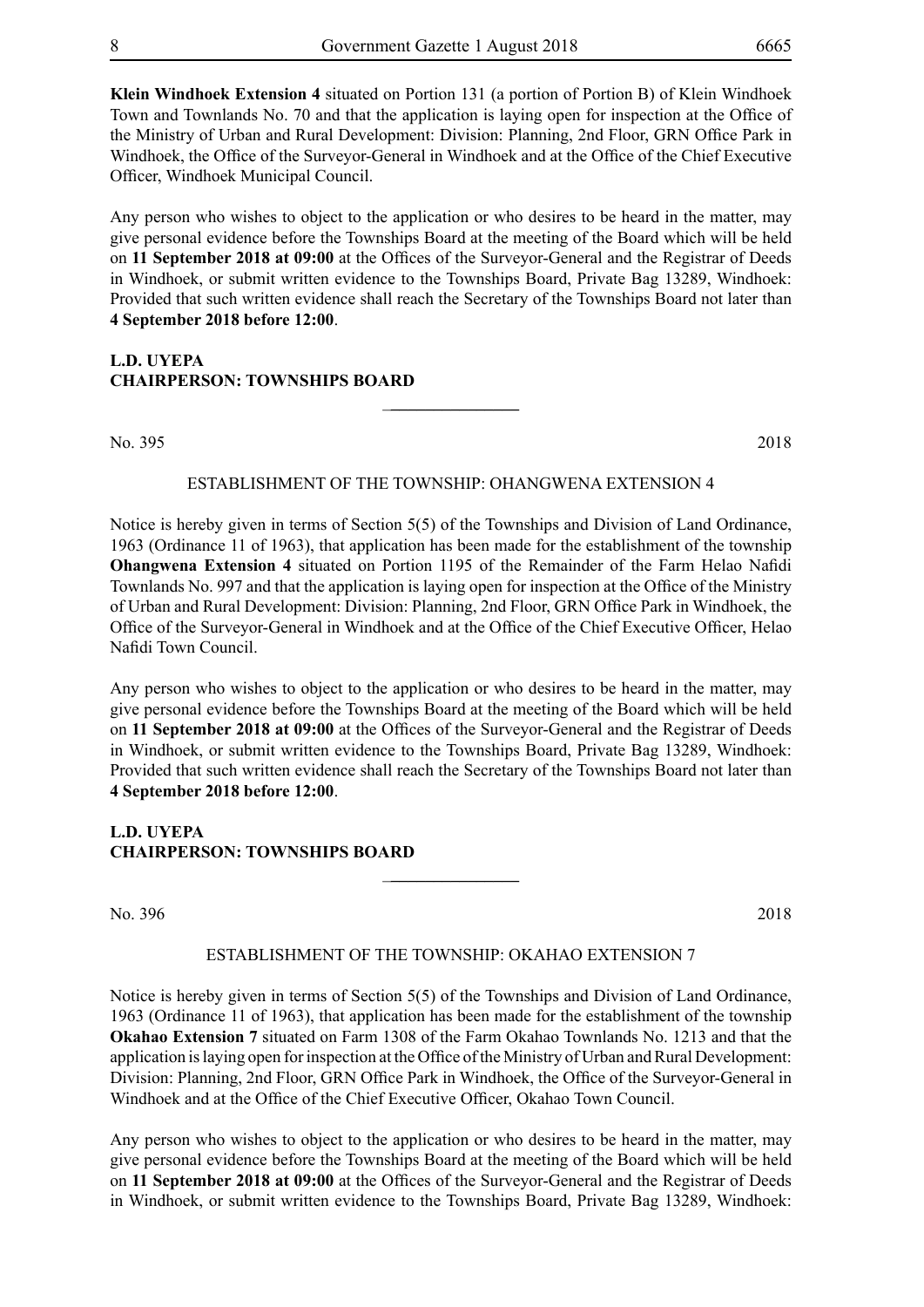Provided that such written evidence shall reach the Secretary of the Townships Board not later than **4 September 2018 before 12:00**.

## **L.D. UYEPA CHAIRPERSON: TOWNSHIPS BOARD**

No. 397 2018

#### ESTABLISHMENT OF THE TOWNSHIP: OKAHAO EXTENSION 8

**\_\_\_\_\_\_\_\_\_\_\_\_\_\_\_\_**

Notice is hereby given in terms of Section 5 (5) of the Townships and Division of Land Ordinance, 1963 (Ordinance 11 of 1963), that application has been made for the establishment of the township **Okahao Extension 8** situated on Portion 12 of the Remainder of the Farm Okahao Townlands No. 989 and that the application is laying open for inspection at the Office of the Ministry of Urban and Rural Development: Division: Planning, 2nd Floor, GRN Office Park in Windhoek, the Office of the Surveyor-General in Windhoek and at the Office of the Chief Executive Officer, Okahao Town Council.

Any person who wishes to object to the application or who desires to be heard in the matter, may give personal evidence before the Townships Board at the meeting of the Board which will be held on **11 September 2018 at 09:00** at the Offices of the Surveyor-General and the Registrar of Deeds in Windhoek, or submit written evidence to the Townships Board, Private Bag 13289, Windhoek: Provided that such written evidence shall reach the Secretary of the Townships Board not later than **4 September 2018 before 12:00**.

## **L.D. UYEPA CHAIRPERSON: TOWNSHIPS BOARD**

No. 398 2018

#### ESTABLISHMENT OF THE TOWNSHIP: OKAHAO extension 9

**\_\_\_\_\_\_\_\_\_\_\_\_\_\_\_\_**

Notice is hereby given in terms of Section 5(5) of the Townships and Division of Land Ordinance, 1963 (Ordinance 11 of 1963), that application has been made for the establishment of the township **Okahao Extension 9** situated on Portion 11 of the Farm Okahao Townlands No. 989 and that the application is laying open for inspection at the Office of the Ministry of Urban and Rural Development: Division: Planning, 2nd Floor, GRN Office Park in Windhoek, the Office of the Surveyor-General in Windhoek and at the Office of the Chief Executive Officer, Okahao Town Council.

Any person who wishes to object to the application or who desires to be heard in the matter, may give personal evidence before the Townships Board at the meeting of the Board which will be held on **11 September 2018 at 09:00** at the Offices of the Surveyor-General and the Registrar of Deeds in Windhoek, or submit written evidence to the Townships Board, Private Bag 13289, Windhoek: Provided that such written evidence shall reach the Secretary of the Townships Board not later than **4 September 2018 before 12:00**.

\_**\_\_\_\_\_\_\_\_\_\_\_\_\_\_\_**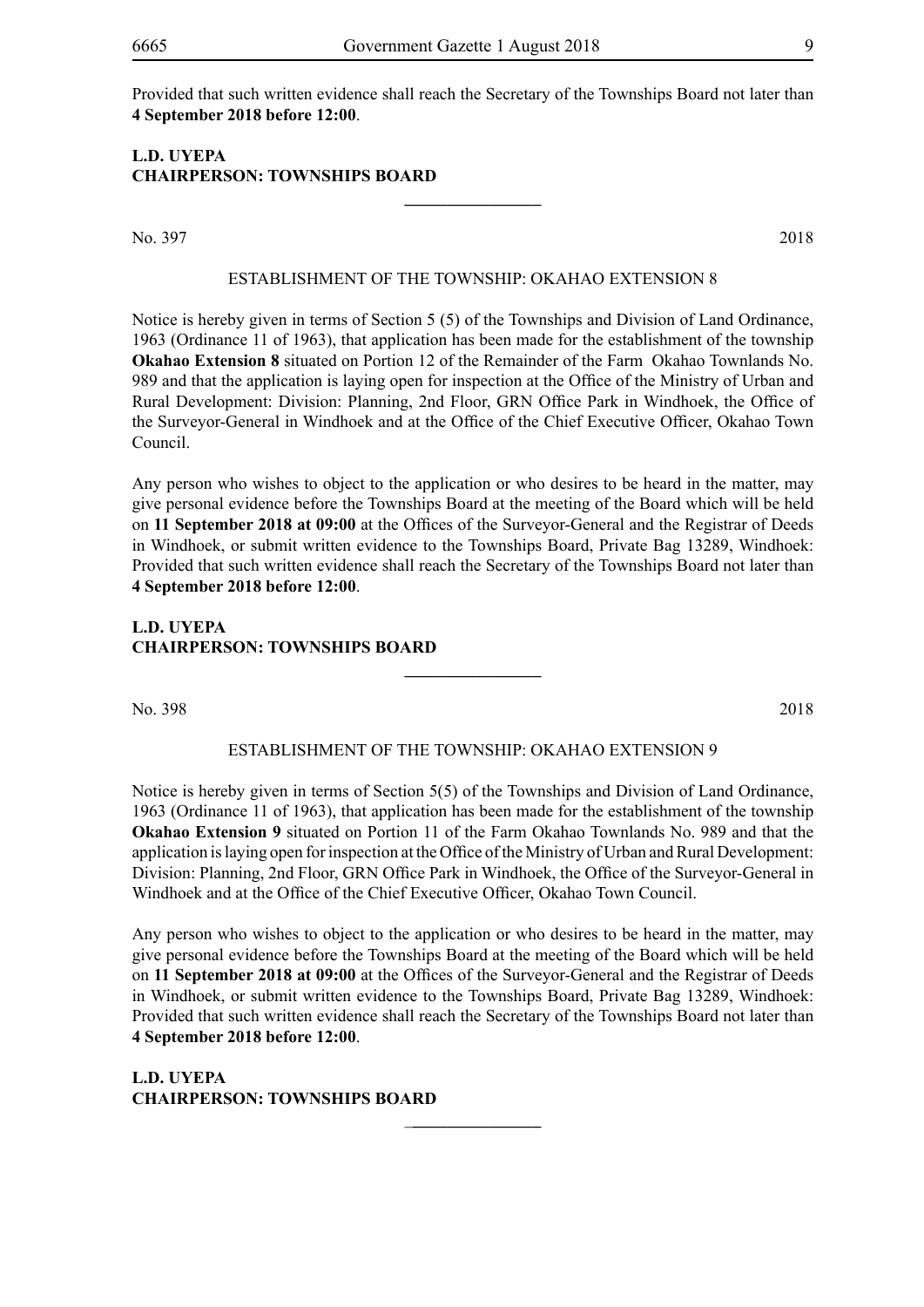No. 399 2018

#### ESTABLISHMENT OF THE TOWNSHIP: OKAHAO extension 10

Notice is hereby given in terms of Section 5(5) of the Townships and Division of Land Ordinance, 1963 (Ordinance 11 of 1963), that application has been made for the establishment of the township **Okahao Extension 10** situated on Portion 2 of the Farm Okahao Townlands No. 1213 and that the application is laying open for inspection at the Office of the Ministry of Urban and Rural Development: Division: Planning, 2nd Floor, GRN Office Park in Windhoek, the Office of the Surveyor-General in Windhoek and at the Office of the Chief Executive Officer, Okahao Town Council.

Any person who wishes to object to the application or who desires to be heard in the matter, may give personal evidence before the Townships Board at the meeting of the Board which will be held on **11 September 2018 at 09:00** at the Offices of the Surveyor-General and the Registrar of Deeds in Windhoek, or submit written evidence to the Townships Board, Private Bag 13289, Windhoek: Provided that such written evidence shall reach the Secretary of the Townships Board not later than **4 September 2018 before 12:00**.

## **L.D. UYEPA CHAIRPERSON: TOWNSHIPS BOARD**

No. 400 2018

#### ESTABLISHMENT OF THE TOWNSHIP: OKAHAO EXTENSION 11

\_**\_\_\_\_\_\_\_\_\_\_\_\_\_\_\_**

Notice is hereby given in terms of Section 5 (5) of the Townships and Division of Land Ordinance, 1963 (Ordinance 11 of 1963), that application has been made for the establishment of the township **Okahao Extension 11** situated on Portion 13 of the Remainder of the Farm Okahao Townlands Extension No. 1213 and that the application is laying open for inspection at the Office of the Ministry of Urban and Rural Development: Division: Planning, 2nd Floor, GRN Office Park in Windhoek, the Office of the Surveyor-General in Windhoek and at the Office of the Chief Executive Officer, Okahao Town Council.

Any person who wishes to object to the application or who desires to be heard in the matter, may give personal evidence before the Townships Board at the meeting of the Board which will be held on **11 September 2018 at 09:00** at the Offices of the Surveyor-General and the Registrar of Deeds in Windhoek, or submit written evidence to the Townships Board, Private Bag 13289, Windhoek: Provided that such written evidence shall reach the Secretary of the Townships Board not later than **4 September 2018 before 12:00**.

#### **L.D. UYEPA CHAIRPERSON: TOWNSHIPS BOARD**

No. 401 2018

#### ESTABLISHMENT OF THE TOWNSHIP: OKAHAO EXTENSION 12

\_**\_\_\_\_\_\_\_\_\_\_\_\_\_\_\_**

Notice is hereby given in terms of Section 5(5) of the Townships and Division of Land Ordinance, 1963 (Ordinance 11 of 1963), that application has been made for the establishment of the township **Okahao Extension 12** situated on Portion 14 of the Remainder of the Farm Okahao Townlands Extension No. 1213 and that the application is laying open for inspection at the Office of the Ministry of Urban and Rural Development: Division: Planning, 2nd Floor, GRN Office Park in Windhoek, the Office of the Surveyor-General in Windhoek and at the Office of the Chief Executive Officer, Okahao Town Council.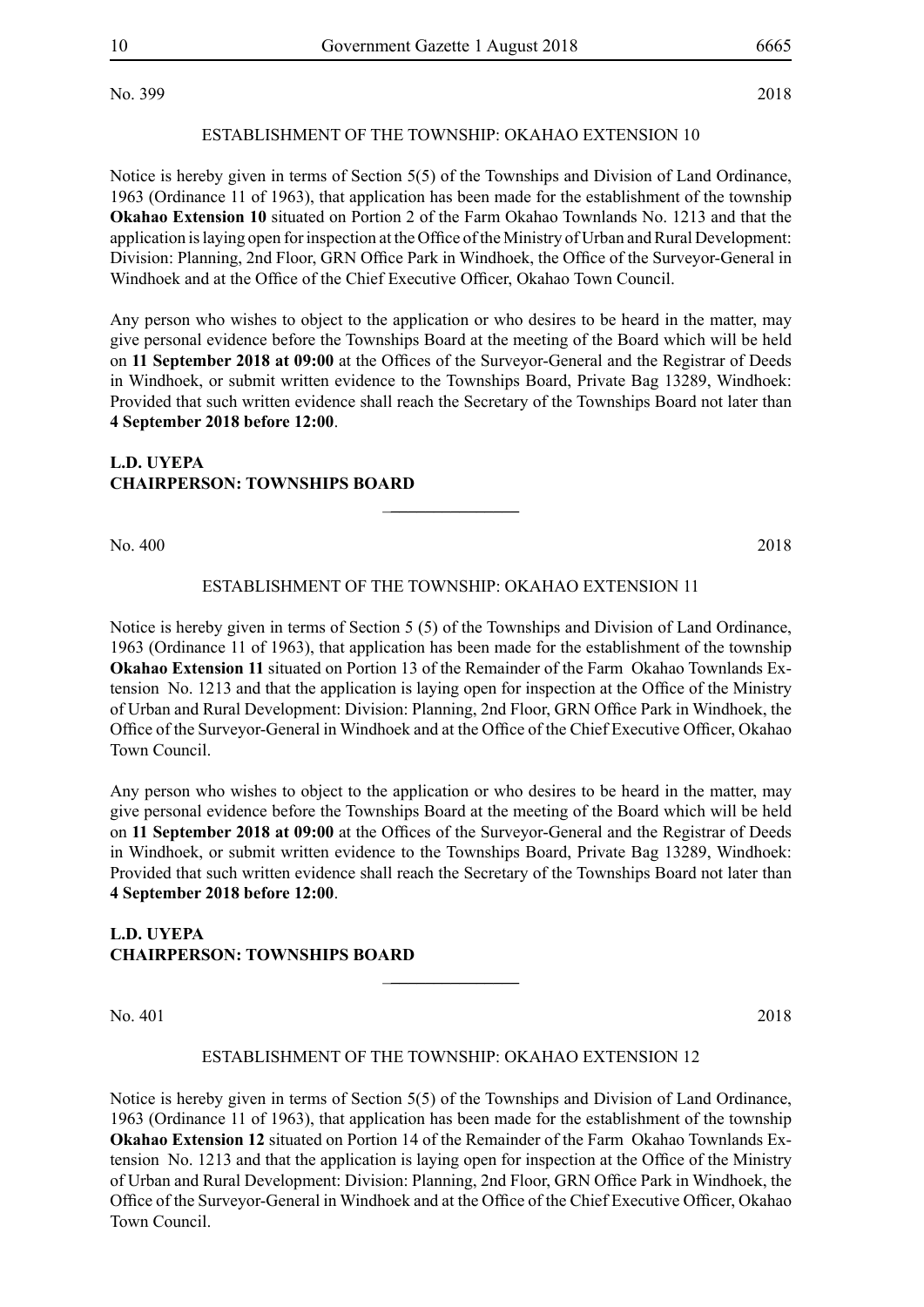Any person who wishes to object to the application or who desires to be heard in the matter, may give personal evidence before the Townships Board at the meeting of the Board which will be held on **11 September 2018 at 09:00** at the Offices of the Surveyor-General and the Registrar of Deeds in Windhoek, or submit written evidence to the Townships Board, Private Bag 13289, Windhoek: Provided that such written evidence shall reach the Secretary of the Townships Board not later than **4 September 2018 before 12:00**.

## **L.D. UYEPA CHAIRPERSON: TOWNSHIPS BOARD**

No. 402 2018

#### ESTABLISHMENT OF THE TOWNSHIP: OKAHAO extension 13

\_**\_\_\_\_\_\_\_\_\_\_\_\_\_\_\_**

Notice is hereby given in terms of Section 5(5) of the Townships and Division of Land Ordinance, 1963 (Ordinance 11 of 1963), that application has been made for the establishment of the township **Okahao Extension 13** situated on Portion 3 of the Farm Okahao Townlands No. 1213 and that the application is laying open for inspection at the Office of the Ministry of Urban and Rural Development: Division: Planning, 2nd Floor, GRN Office Park in Windhoek, the Office of the Surveyor-General in Windhoek and at the Office of the Chief Executive Officer, Okahao Town Council.

Any person who wishes to object to the application or who desires to be heard in the matter, may give personal evidence before the Townships Board at the meeting of the Board which will be held on **11 September 2018 at 09:00** at the Offices of the Surveyor-General and the Registrar of Deeds in Windhoek, or submit written evidence to the Townships Board, Private Bag 13289, Windhoek: Provided that such written evidence shall reach the Secretary of the Townships Board not later than **4 September 2018 before 12:00**.

### **L.D. UYEPA CHAIRPERSON: TOWNSHIPS BOARD**

No. 403 2018

#### ESTABLISHMENT OF THE TOWNSHIP: OKAHAO EXTENSION 14

\_**\_\_\_\_\_\_\_\_\_\_\_\_\_\_\_**

Notice is hereby given in terms of Section 5(5) of the Townships and Division of Land Ordinance, 1963 (Ordinance 11 of 1963), that application has been made for the establishment of the township **Okahao Extension 14** situated on Portion 4 of the Farm Okahao Townlands Extension No. 1213 and that the application is laying open for inspection at the Office of the Ministry of Urban and Rural Development: Division: Planning, 2nd Floor, GRN Office Park in Windhoek, the Office of the Surveyor-General in Windhoek and at the Office of the Chief Executive Officer, Okahao Town Council.

Any person who wishes to object to the application or who desires to be heard in the matter, may give personal evidence before the Townships Board at the meeting of the Board which will be held on **11 September 2018 at 09:00** at the Offices of the Surveyor-General and the Registrar of Deeds in Windhoek, or submit written evidence to the Townships Board, Private Bag 13289, Windhoek: Provided that such written evidence shall reach the Secretary of the Townships Board not later than **4 September 2018 before 12:00**.

**\_\_\_\_\_\_\_\_\_\_\_\_\_\_\_\_**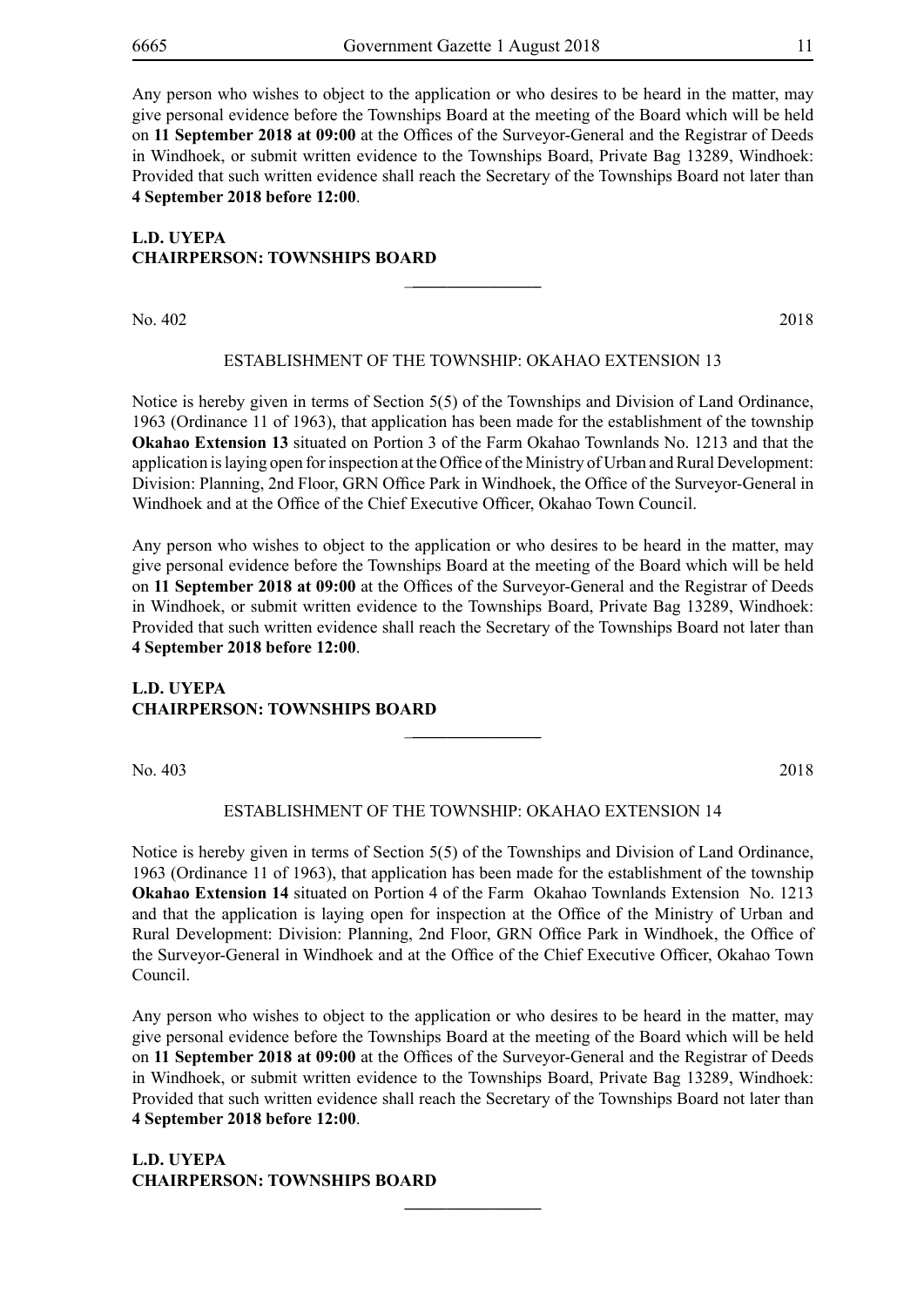No. 404 2018

#### ESTABLISHMENT OF THE TOWNSHIP: NKURENKURU extension 8

Notice is hereby given in terms of Section 5(5) of the Townships and Division of Land Ordinance, 1963 (Ordinance 11 of 1963), that application has been made for the establishment of the township **Nkurenkuru Extension 8** situated on Portion 2109 of the Remainder of the Farm Nkurenkuru Townlands No. 1346 and that the application is laying open for inspection at the Office of the Ministry of Urban and Rural Development: Division: Planning, 2nd Floor, GRN Office Park in Windhoek, the Office of the Surveyor-General in Windhoek and at the Office of the Chief Executive Officer, Nkurenkuru Town Council.

Any person who wishes to object to the application or who desires to be heard in the matter, may give personal evidence before the Townships Board at the meeting of the Board which will be held on **11 September 2018 at 09:00** at the Offices of the Surveyor-General and the Registrar of Deeds in Windhoek, or submit written evidence to the Townships Board, Private Bag 13289, Windhoek: Provided that such written evidence shall reach the Secretary of the Townships Board not later than **4 September 2018 before 12:00**.

## **L.D. UYEPA CHAIRPERSON: TOWNSHIPS BOARD**

No. 405 2018

#### ESTABLISHMENT OF THE TOWNSHIP: NKURENKURU extension 9

**\_\_\_\_\_\_\_\_\_\_\_\_\_\_\_\_**

Notice is hereby given in terms of Section 5(5) of the Townships and Division of Land Ordinance, 1963 (Ordinance 11 of 1963), that application has been made for the establishment of the township **Nkurenkuru Extension 9** situated on Portion 2110 of the Remainder of the Farm Nkurenkuru Townlands No. 1346 and that the application is laying open for inspection at the Office of the Ministry of Urban and Rural Development: Division: Planning, 2nd Floor, GRN Office Park in Windhoek, the Office of the Surveyor-General in Windhoek and at the Office of the Chief Executive Officer, Nkurenkuru Town Council.

Any person who wishes to object to the application or who desires to be heard in the matter, may give personal evidence before the Townships Board at the meeting of the Board which will be held on **11 September 2018 at 09:00** at the Offices of the Surveyor-General and the Registrar of Deeds in Windhoek, or submit written evidence to the Townships Board, Private Bag 13289, Windhoek: Provided that such written evidence shall reach the Secretary of the Townships Board not later than **4 September 2018 before 12:00**.

## **L.D. UYEPA CHAIRPERSON: TOWNSHIPS BOARD**

No. 406 2018

#### ESTABLISHMENT OF THE TOWNSHIP: NKURENKURU extension 10:

\_**\_\_\_\_\_\_\_\_\_\_\_\_\_\_\_**

Notice is hereby given in terms of Section 5(5) of the Townships and Division of Land Ordinance, 1963 (Ordinance 11 of 1963), that application has been made for the establishment of the township **Nkurenkuru Extension 10** situated on Portion 2111 of the Remainder of the Farm Nkurenkuru Townlands No. 1346 and that the application is laying open for inspection at the Office of the Ministry of Urban and Rural Development: Division: Planning, 2nd Floor, GRN Office Park in Windhoek,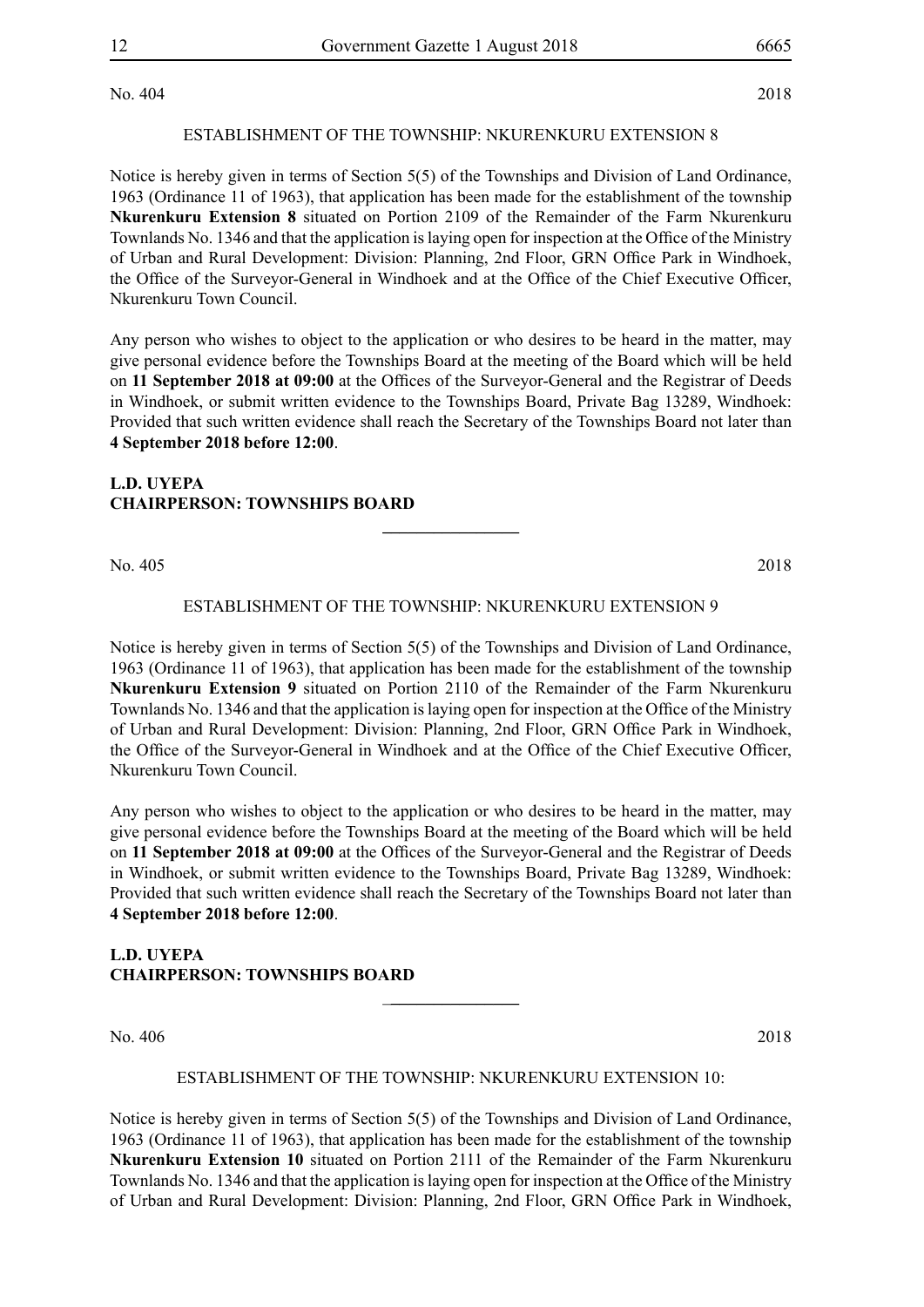the Office of the Surveyor-General in Windhoek and at the Office of the Chief Executive Officer, Nkurenkuru Town Council.

Any person who wishes to object to the application or who desires to be heard in the matter, may give personal evidence before the Townships Board at the meeting of the Board which will be held on **11 September 2018 at 09:00** at the Offices of the Surveyor-General and the Registrar of Deeds in Windhoek, or submit written evidence to the Townships Board, Private Bag 13289, Windhoek: Provided that such written evidence shall reach the Secretary of the Townships Board not later than **4 September 2018 before 12:00**.

## **L.D. UYEPA CHAIRPERSON: TOWNSHIPS BOARD**

No. 407 2018

#### ESTABLISHMENT OF THE TOWNSHIP: NKURENKURU extension 11

\_**\_\_\_\_\_\_\_\_\_\_\_\_\_\_\_**

Notice is hereby given in terms of Section 5(5) of the Townships and Division of Land Ordinance, 1963 (Ordinance 11 of 1963), that application has been made for the establishment of the township **Nkurenkuru Extension 11** situated on Portion 2112 of the Remainder of the Farm Nkurenkuru Townlands No. 1346 and that the application is laying open for inspection at the Office of the Ministry of Urban and Rural Development: Division: Planning, 2nd Floor, GRN Office Park in Windhoek, the Office of the Surveyor-General in Windhoek and at the Office of the Chief Executive Officer, Nkurenkuru Town Council.

Any person who wishes to object to the application or who desires to be heard in the matter, may give personal evidence before the Townships Board at the meeting of the Board which will be held on **11 September 2018 at 09:00** at the Offices of the Surveyor-General and the Registrar of Deeds in Windhoek, or submit written evidence to the Townships Board, Private Bag 13289, Windhoek: Provided that such written evidence shall reach the Secretary of the Townships Board not later than **4 September 2018 before 12:00**.

#### **L.D. UYEPA CHAIRPERSON: TOWNSHIPS BOARD**

No. 408 2018

#### ESTABLISHMENT OF THE TOWNSHIP: NKURENKURU extension 12

\_**\_\_\_\_\_\_\_\_\_\_\_\_\_\_\_**

Notice is hereby given in terms of Section 5(5) of the Townships and Division of Land Ordinance, 1963 (Ordinance 11 of 1963), that application has been made for the establishment of the township **Nkurenkuru Extension 12** situated on Portion 2113 of the Remainder of the Farm Nkurenkuru Townlands No. 1346 and that the application is laying open for inspection at the Office of the Ministry of Urban and Rural Development: Division: Planning, 2nd Floor, GRN Office Park in Windhoek, the Office of the Surveyor-General in Windhoek and at the Office of the Chief Executive Officer, Nkurenkuru Town Council.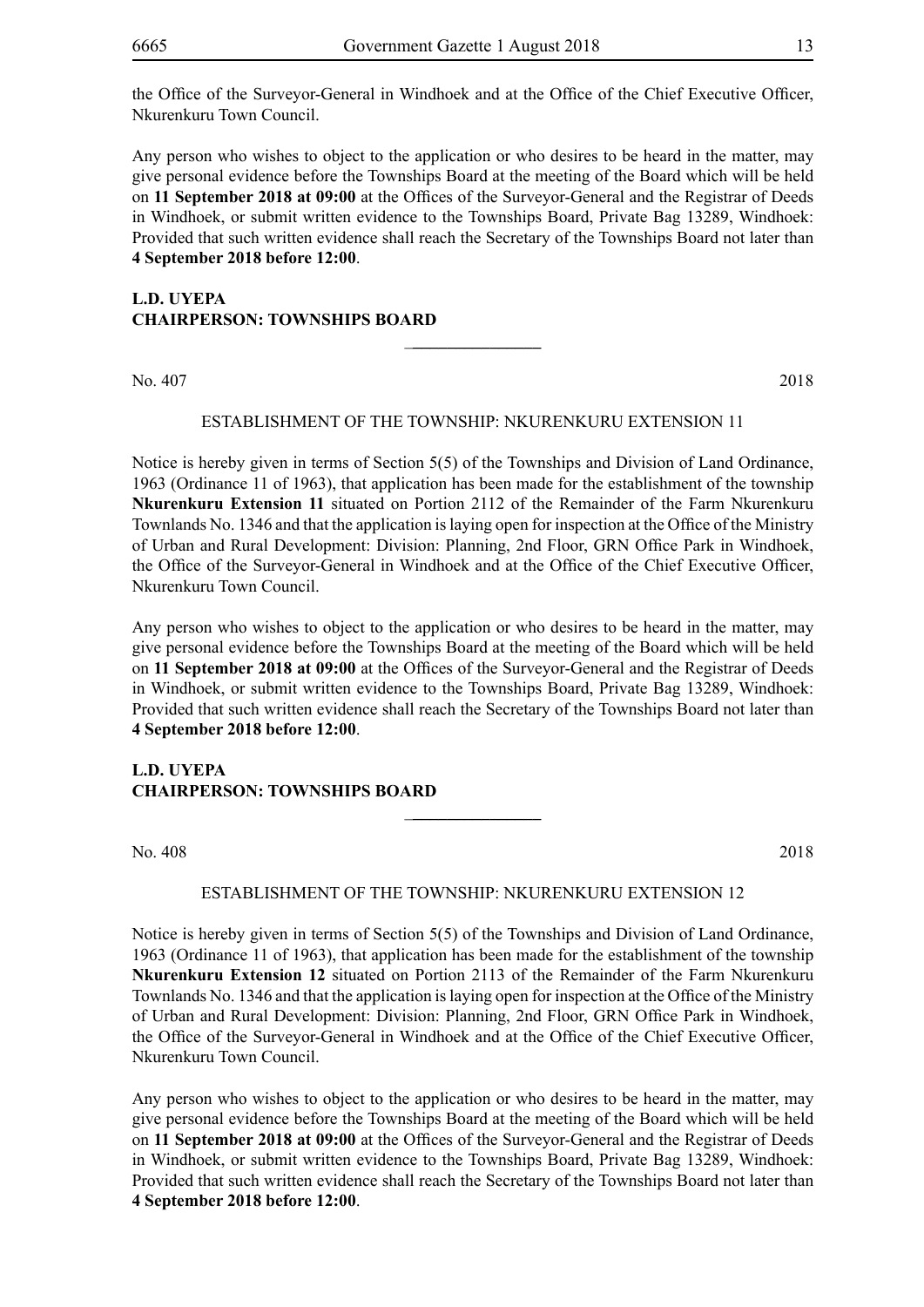\_**\_\_\_\_\_\_\_\_\_\_\_\_\_\_\_**

## **L.D. UYEPA CHAIRPERSON: TOWNSHIPS BOARD**

No. 409 2018

#### ESTABLISHMENT OF THE TOWNSHIP: NKURENKURU extension 13

Notice is hereby given in terms of Section 5(5) of the Townships and Division of Land Ordinance, 1963 (Ordinance 11 of 1963), that application has been made for the establishment of the township **Nkurenkuru Extension 13** situated on Portion 2114 of the Remainder of the Farm Nkurenkuru Townlands No. 1346 and that the application is laying open for inspection at the Office of the Ministry of Urban and Rural Development: Division: Planning, 2nd Floor, GRN Office Park in Windhoek, the Office of the Surveyor-General in Windhoek and at the Office of the Chief Executive Officer, Nkurenkuru Town Council.

Any person who wishes to object to the application or who desires to be heard in the matter, may give personal evidence before the Townships Board at the meeting of the Board which will be held on **11 September 2018 at 09:00** at the Offices of the Surveyor-General and the Registrar of Deeds in Windhoek, or submit written evidence to the Townships Board, Private Bag 13289, Windhoek: Provided that such written evidence shall reach the Secretary of the Townships Board not later than **4 September 2018 before 12:00**.

## **L.D. UYEPA CHAIRPERSON: TOWNSHIPS BOARD**

No. 410 2018

#### ESTABLISHMENT OF THE TOWNSHIP: KAHENGE extension 3

\_**\_\_\_\_\_\_\_\_\_\_\_\_\_\_\_**

Notice is hereby given in terms of Section 5(5) of the Townships and Division of Land Ordinance, 1963 (Ordinance 11 of 1963), that application has been made for the establishment of the township **Kahenge Extension 3** situated on Portion 2115 of the Farm Nkurenkuru Townlands No. 1346 and that the application is laying open for inspection at the Office of the Ministry of Urban and Rural Development: Division: Planning, 2nd Floor, GRN Office Park in Windhoek, the Office of the Surveyor-General in Windhoek and at the Office of the Chief Executive Officer, Nkurenkuru Town Council.

Any person who wishes to object to the application or who desires to be heard in the matter, may give personal evidence before the Townships Board at the meeting of the Board which will be held on **11 September 2018 at 09:00** at the Offices of the Surveyor-General and the Registrar of Deeds in Windhoek, or submit written evidence to the Townships Board, Private Bag 13289, Windhoek: Provided that such written evidence shall reach the Secretary of the Townships Board not later than **4 September 2018 before 12:00**.

\_**\_\_\_\_\_\_\_\_\_\_\_\_\_\_\_**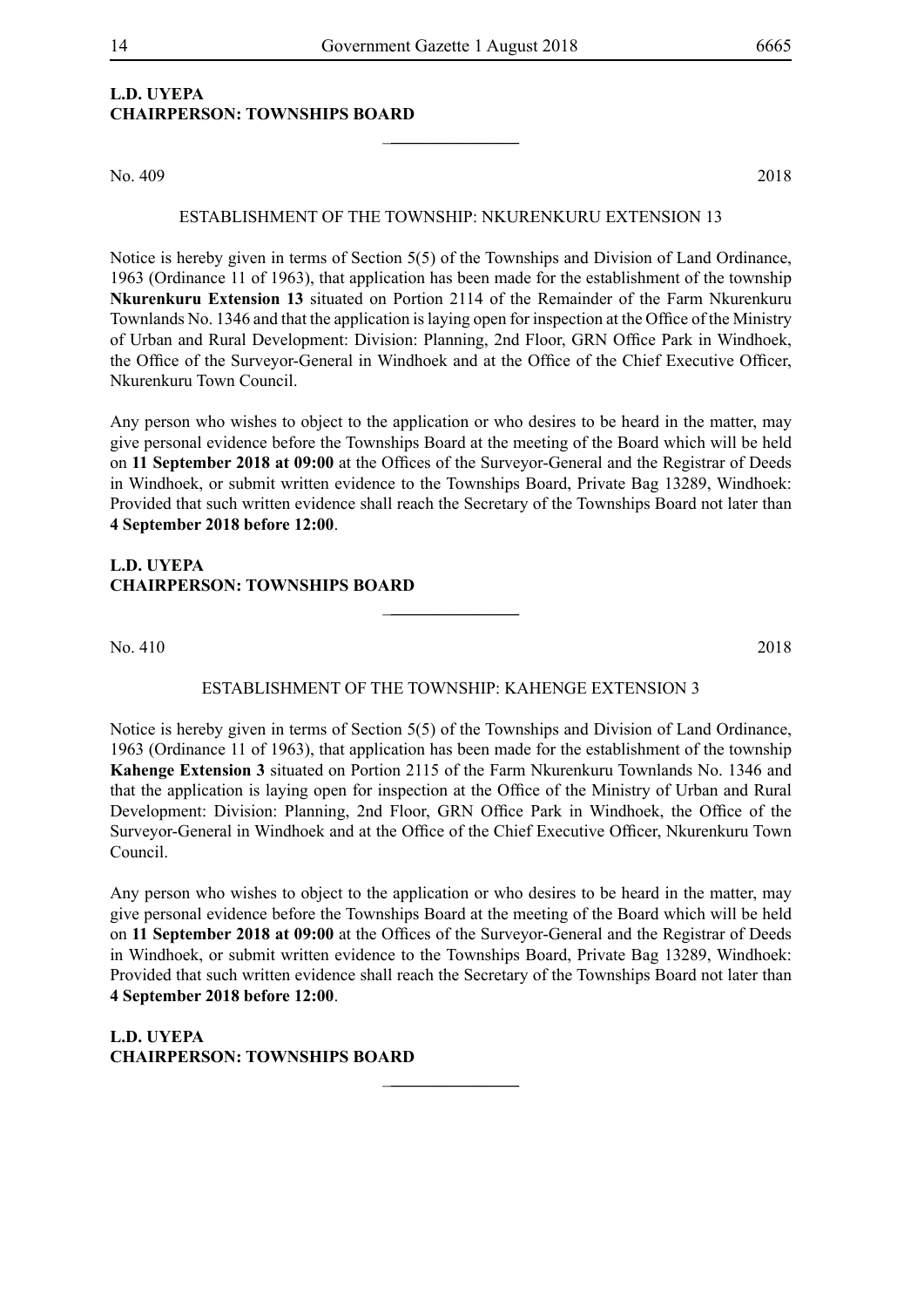No. 411 2018

### ESTABLISHMENT OF THE TOWNSHIP: KAHENGE extension 4

Notice is hereby given in terms of Section 5(5) of the Townships and Division of Land Ordinance, 1963 (Ordinance 11 of 1963), that application has been made for the establishment of the township **Kahenge Extension 4** situated on Portion 2116 of the Farm Nkurenkuru Townlands No. 1346 and that the application is laying open for inspection at the Office of the Ministry of Urban and Rural Development: Division: Planning, 2nd Floor, GRN Office Park in Windhoek, the Office of the Surveyor-General in Windhoek and at the Office of the Chief Executive Officer, Nkurenkuru Town Council.

Any person who wishes to object to the application or who desires to be heard in the matter, may give personal evidence before the Townships Board at the meeting of the Board which will be held on **11 September 2018 at 09:00** at the Offices of the Surveyor-General and the Registrar of Deeds in Windhoek, or submit written evidence to the Townships Board, Private Bag 13289, Windhoek: Provided that such written evidence shall reach the Secretary of the Townships Board not later than **4 September 2018 before 12:00**.

### **L.D. UYEPA CHAIRPERSON: TOWNSHIPS BOARD**

No. 412 2018

### ESTABLISHMENT OF THE TOWNSHIP: EROS PARK EXTENSION 1

\_**\_\_\_\_\_\_\_\_\_\_\_\_\_\_\_**

Notice is hereby given in terms of Section 5(5) of the Townships and Division of Land Ordinance, 1963 (Ordinance 11 of 1963), that application has been made for the establishment of the township **Eros Park Extension 1** situated on Portion 13 of the Farm Eros Valley No. 69 and that the application is laying open for inspection at the Office of the Ministry of Urban and Rural Development: Division: Planning, 2nd Floor, GRN Office Park in Windhoek, the Office of the Surveyor-General in Windhoek and at the Office of the Chief Executive Officer, Municipality of Windhoek.

Any person who wishes to object to the application or who desires to be heard in the matter, may give personal evidence before the Townships Board at the meeting of the Board which will be held on **11 September 2018 at 09:00** at the Offices of the Surveyor-General and the Registrar of Deeds in Windhoek, or submit written evidence to the Townships Board, Private Bag 13289, Windhoek: Provided that such written evidence shall reach the Secretary of the Townships Board not later than **4 September 2018 before 12:00.**

### **L.D. UYEPA CHAIRPERSON: TOWNSHIPS BOARD**

No. 413 2018

#### ESTABLISHMENT OF THE TOWNSHIP: EROS PARK EXTENSION 2

\_**\_\_\_\_\_\_\_\_\_\_\_\_\_\_\_**

Notice is hereby given in terms of Section 5(5) of the Townships and Division of Land Ordinance, 1963 (Ordinance 11 of 1963), that application has been made for the establishment of the township **Eros Park Extension 2** situated on Portion 14 of the Farm Eros Valley No. 69 and that the application is laying open for inspection at the Office of the Ministry of Urban and Rural Development: Division: Planning, 2nd Floor, GRN Office Park in Windhoek, the Office of the Surveyor-General in Windhoek and at the Office of the Chief Executive Officer, Municipality of Windhoek.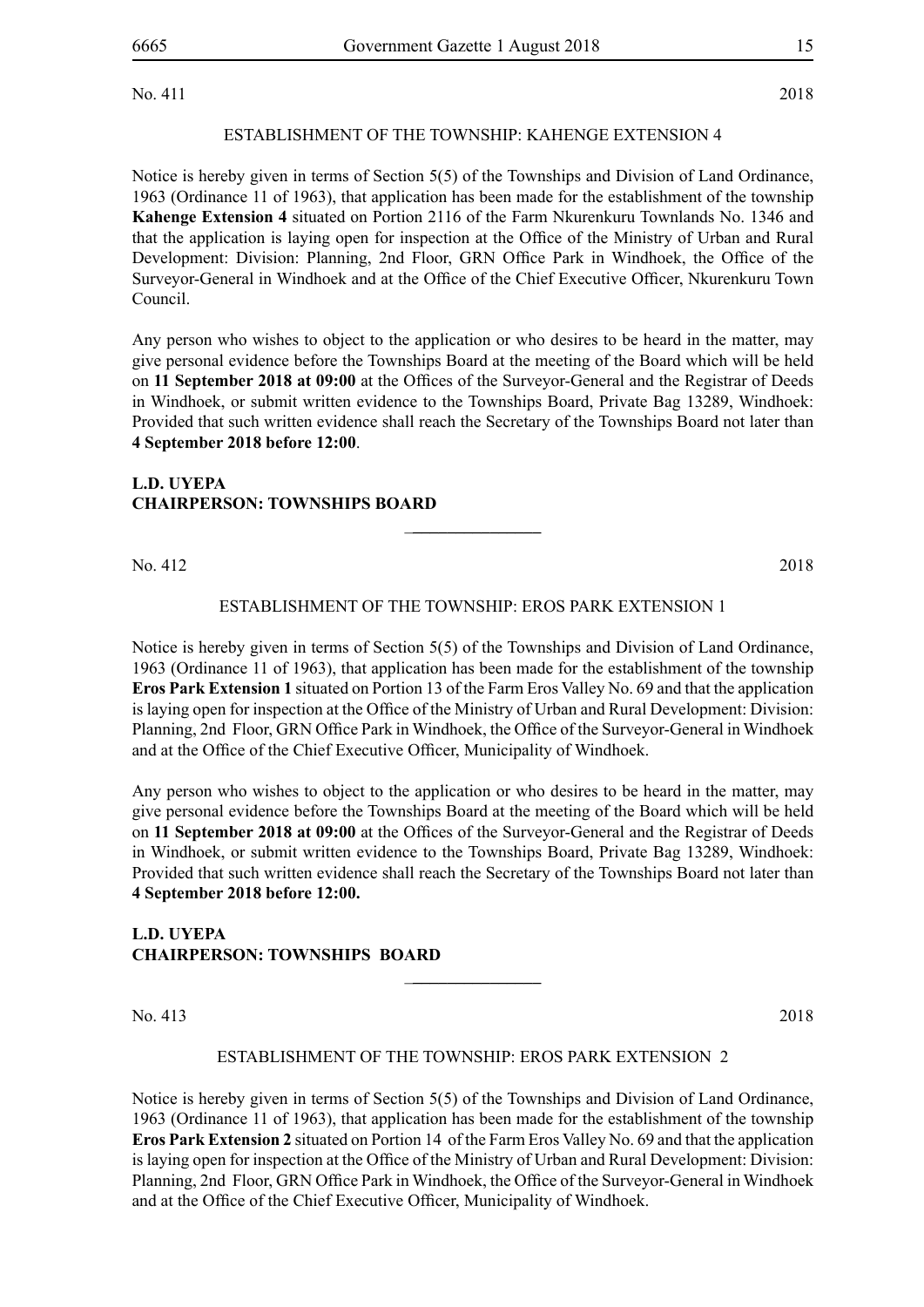Any person who wishes to object to the application or who desires to be heard in the matter, may give personal evidence before the Townships Board at the meeting of the Board which will be held on **11 September 2018 at 09:00** at the Offices of the Surveyor-General and the Registrar of Deeds in Windhoek, or submit written evidence to the Townships Board, Private Bag 13289, Windhoek: Provided that such written evidence shall reach the Secretary of the Townships Board not later than **4 September 2018 before 12:00.**

## **L.D. UYEPA CHAIRPERSON: TOWNSHIPS BOARD**

No. 414 2018

#### ESTABLISHMENT OF THE TOWNSHIP: ROCKY CREST EXTENSION 5

\_**\_\_\_\_\_\_\_\_\_\_\_\_\_\_\_**

Notice is hereby given in terms of Section 5(5) of the Townships and Division of Land Ordinance, 1963 (Ordinance 11 of 1963), that application has been made for the establishment of the township **Rocky Crest Extension 5** situated on Portion 313 (a portion of Portion 233) of the Farm Windhoek Town and Townlands No. 31and that the application is laying open for inspection at the Office of the Ministry of Urban and Rural Development: Division: Planning, 2nd Floor, GRN Office Park in Windhoek, the Office of the Surveyor-General in Windhoek and at the Office ofthe ChiefExecutive Officer, Municipality of Windhoek.

Any person who wishes to object to the application or who desires to be heard in the matter, may give personal evidence before the Townships Board at the meeting of the Board which will be held on **11 September 2018 at 09:00** at the Offices of the Surveyor-General and the Registrar of Deeds in Windhoek, or submit written evidence to the Townships Board, Private Bag 13289, Windhoek: Provided that such written evidence shall reach the Secretary of the Townships Board not later than **4 September 2018 before 12:00.**

### **L.D. UYEPA CHAIRPERSON: TOWNSHIPS BOARD**

No. 415 2018

#### ESTABLISHMENT OF THE TOWNSHIP: KATIMA MULILO EXTENSION 34

\_**\_\_\_\_\_\_\_\_\_\_\_\_\_\_\_**

Notice is hereby given in terms of Section 5(5) of the Townships and Division of Land Ordinance, 1963 (Ordinance 11 of 1963), that application has been made for the establishment of the township **Katima Mulilo Extension 34** situated on Portion 86 of the Remainder of the Farm Katima Mulilo Townlands No. 1328 and that the application is laying open for inspection at the Office of the Ministry of Urban and Rural Development: Division: Planning, 2nd Floor, GRN Office Park in Windhoek, the Office of the Surveyor-General in Windhoek and at the Office of the Chief Executive Officer, Katima Mulilo Town Council.

Any person who wishes to object to the application or who desires to be heard in the matter, may give personal evidence before the Townships Board at the meeting of the Board which will be held on **11 September 2018 at 09:00** at the Offices of the Surveyor-General and the Registrar of Deeds in Windhoek, or submit written evidence to the Townships Board, Private Bag 13289, Windhoek: Provided that such written evidence shall reach the Secretary of the Townships Board not later than **4 September 2018 before 12:00**.

\_**\_\_\_\_\_\_\_\_\_\_\_\_\_\_\_**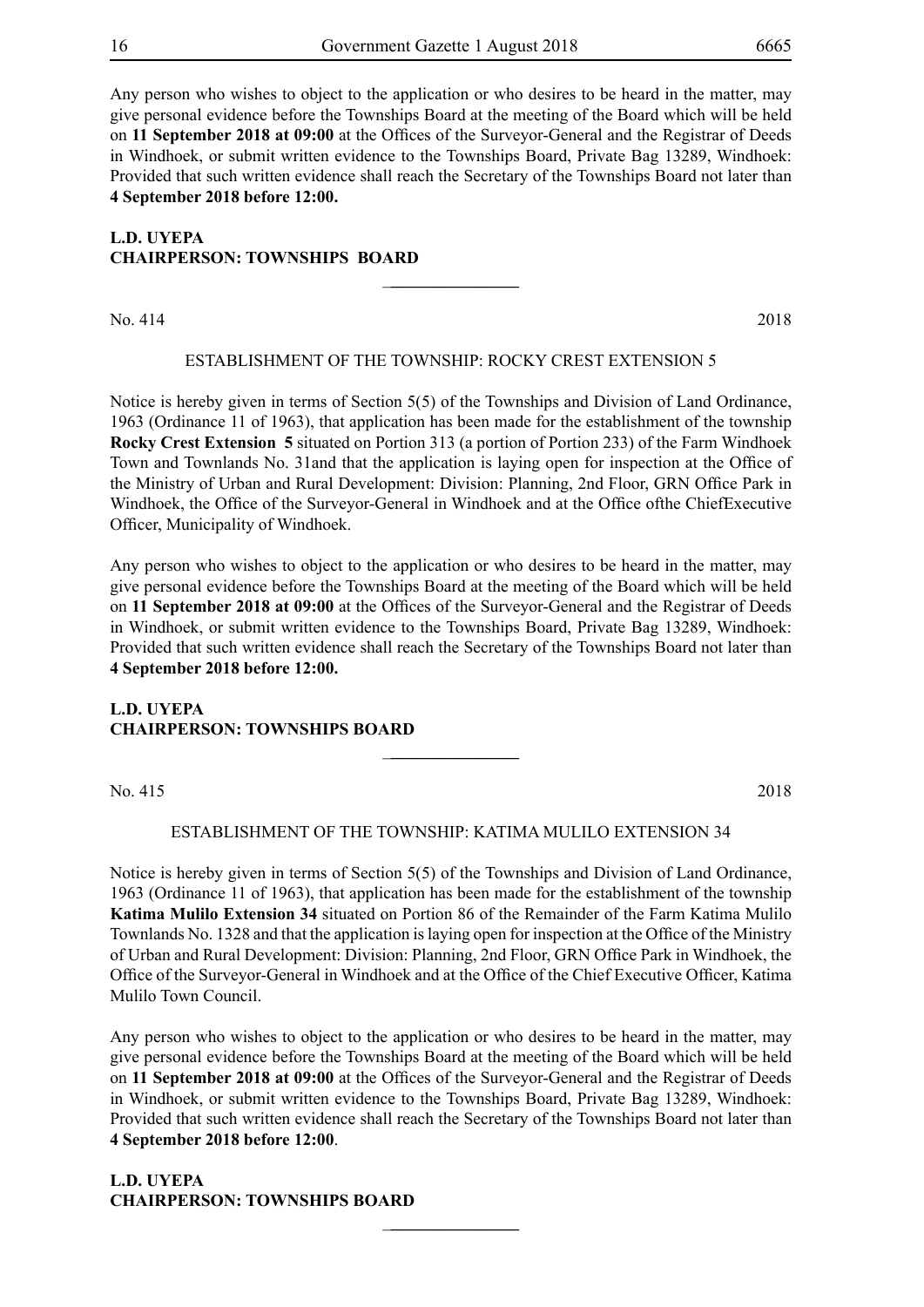No. 416 2018

#### ESTABLISHMENT OF THE TOWNSHIP: KATIMA MULILO EXTENSION 36

Notice is hereby given in terms of Section 5(5) of the Townships and Division of Land Ordinance, 1963 (Ordinance 11 of 1963), that application has been made for the establishment of the township **Katima Mulilo Extension 36** situated on Portion 87 of the Remainder of the Farm Katima Mulilo Townlands No. 1328 and that the application is laying open for inspection at the Office of the Ministry of Urban and Rural Development: Division: Planning, 2nd Floor, GRN Office Park in Windhoek, the Office of the Surveyor-General in Windhoek and at the Office of the Chief Executive Officer, Katima Mulilo Town Council.

Any person who wishes to object to the application or who desires to be heard in the matter, may give personal evidence before the Townships Board at the meeting of the Board which will be held on **11 September 2018 at 09:00** at the Offices of the Surveyor-General and the Registrar of Deeds in Windhoek, or submit written evidence to the Townships Board, Private Bag 13289, Windhoek: Provided that such written evidence shall reach the Secretary of the Townships Board not later than **4 September 2018 before 12:00**.

### **L.D. UYEPA CHAIRPERSON: TOWNSHIPS BOARD**

No. 417 2018

### ESTABLISHMENT OF THE TOWNSHIP: GOBABIS EXTENSION 12

\_**\_\_\_\_\_\_\_\_\_\_\_\_\_\_\_**

Notice is hereby given in terms of Section 5(5) of the Townships and Division of Land Ordinance, 1963 (Ordinance 11 of 1963), that application has been made for the establishment of the township **Gobabis Extension 12** situated on Farm 2099 of the Remainder of the Farm Townlands of Gobabis No. 114 and that the application is laying open for inspection at the Office of the Ministry of Urban and Rural Development: Division: Planning, 2nd Floor, GRN Office Park in Windhoek, the Office of the Surveyor-General in Windhoek and at the Office of the Acting Chief Executive Officer, Gobabis Municipality.

Any person who wishes to object to the application or who desires to be heard in the matter, may give personal evidence before the Townships Board at the meeting of the Board which will be held on **11 September 2018 at 09:00** at the Offices of the Surveyor-General and the Registrar of Deeds in Windhoek, or submit written evidence to the Townships Board, Private Bag 13289, Windhoek: Provided that such written evidence shall reach the Secretary of the Townships Board not later than **4 September 2018 before 12:00**.

## **L.D. UYEPA CHAIRPERSON: TOWNSHIPS BOARD**

No. 418 2018

#### ESTABLISHMENT OF THE TOWNSHIP: KLEINE REHO

\_**\_\_\_\_\_\_\_\_\_\_\_\_\_\_\_**

Notice is hereby given in terms of Section 5(5) of the Townships and Division of Land Ordinance, 1963 (Ordinance 11 of 1963), that application has been made for the establishment of the township **Kleine Reho** situated on Farm 1129 of the Remainder of the Farm Rehoboth Townlands No. 302 and that the application is laying open for inspection at the Office of the Ministry of Urban and Rural Development: Division: Planning, 2nd Floor, GRN Office Park in Windhoek, the Office of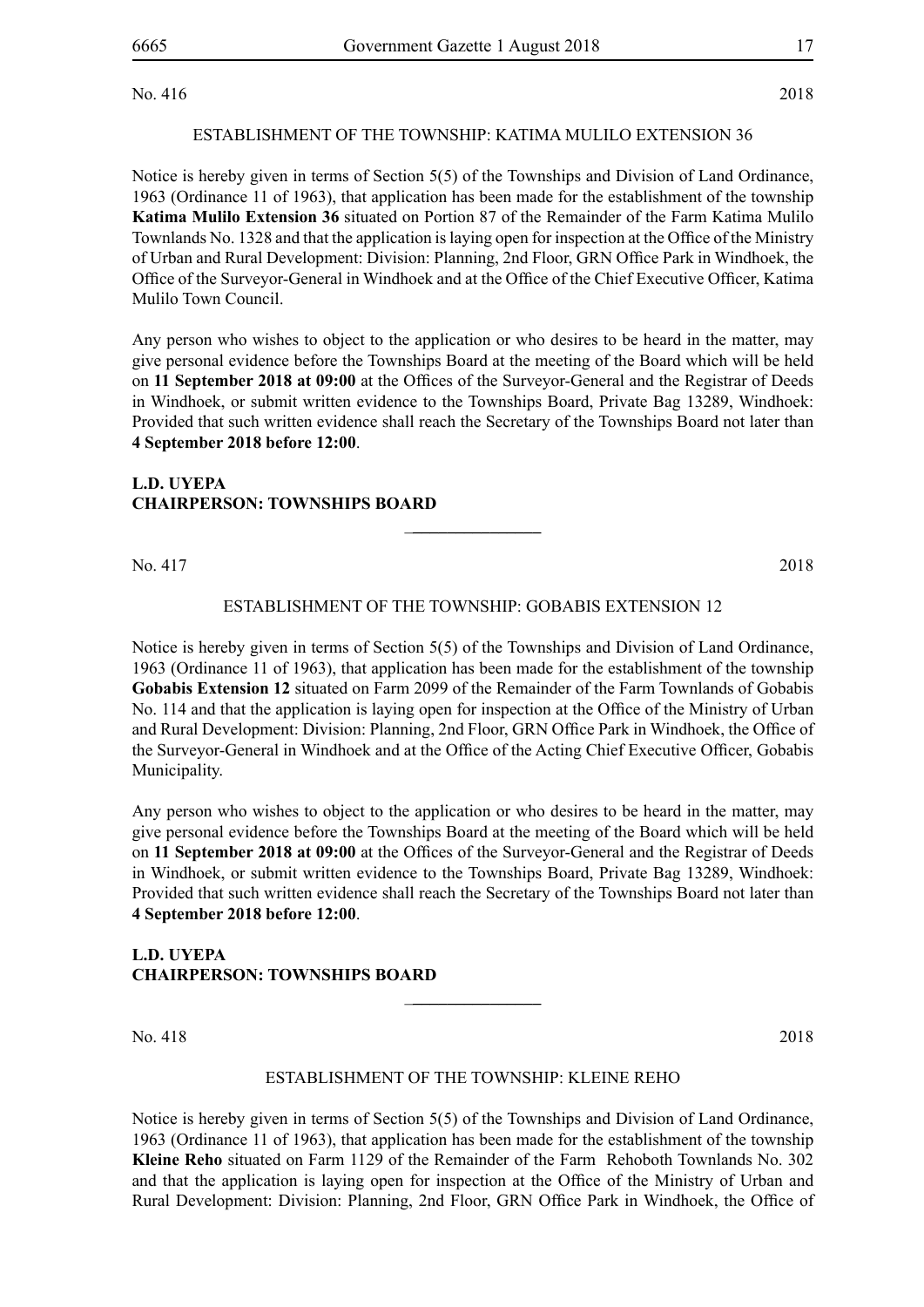the Surveyor-General in Windhoek and at the Office of the Chief Executive Officer, Rehoboth Town Council.

Any person who wishes to object to the application or who desires to be heard in the matter, may give personal evidence before the Townships Board at the meeting of the Board which will be held on **11 September 2018 at 09:00** at the Offices of the Surveyor-General and the Registrar of Deeds in Windhoek, or submit written evidence to the Townships Board, Private Bag 13289, Windhoek: Provided that such written evidence shall reach the Secretary of the Townships Board not later than **4 September 2018 before 12:00**.

## **L.D. UYEPA CHAIRPERSON: TOWNSHIPS BOARD**

No. 419 2018

#### ESTABLISHMENT OF THE TOWNSHIP: auasblick extension 1

\_**\_\_\_\_\_\_\_\_\_\_\_\_\_\_\_**

Notice is hereby given in terms of Section 5(5) of the Townships and Division of Land Ordinance, 1963 (Ordinance 11 of 1963), that application has been made for the establishment of the township **Auasblick Extension 1** situated on Portion 165 of the Remainder of Portion B of the Farm Klein Windhoek Town and Townlands No. 70 and that the application is laying open for inspection at the Office of the Ministry of Urban and Rural Development: Division: Planning, 2nd Floor, GRN Office Park in Windhoek, the Office of the Surveyor-General in Windhoek and at the Office of the Chief Executive Officer, Windhoek Municipal Council.

Any person who wishes to object to the application or who desires to be heard in the matter, may give personal evidence before the Townships Board at the meeting of the Board which will be held on **11 September 2018 at 09:00** at the Offices of the Surveyor-General and the Registrar of Deeds in Windhoek, or submit written evidence to the Townships Board, Private Bag 13289, Windhoek: Provided that such written evidence shall reach the Secretary of the Townships Board not later than **4 September 2018 before 12:00**.

### **L.D. UYEPA CHAIRPERSON: TOWNSHIPS BOARD**

No. 420 2018

#### ESTABLISHMENT OF THE TOWNSHIP: OPUWO EXTENSION 12

**\_\_\_\_\_\_\_\_\_\_\_\_\_\_\_\_**

Notice is hereby given in terms of Section 5(5) of the Townships and Division of Land Ordinance, 1963 (Ordinance 11 of 1963), that application has been made for the establishment of the township **Opuwo Extension 12** situated on Portion 1 of Farm No. 1115 of Opuwo Townlands No. 876 and that the application is laying open for inspection at the Office of the Ministry of Urban and Rural Development: Division: Planning, 2nd Floor, GRN Office Park in Windhoek, the Office of the Surveyor-General in Windhoek and at the Office of the Chief Executive Officer, Opuwo Town Council.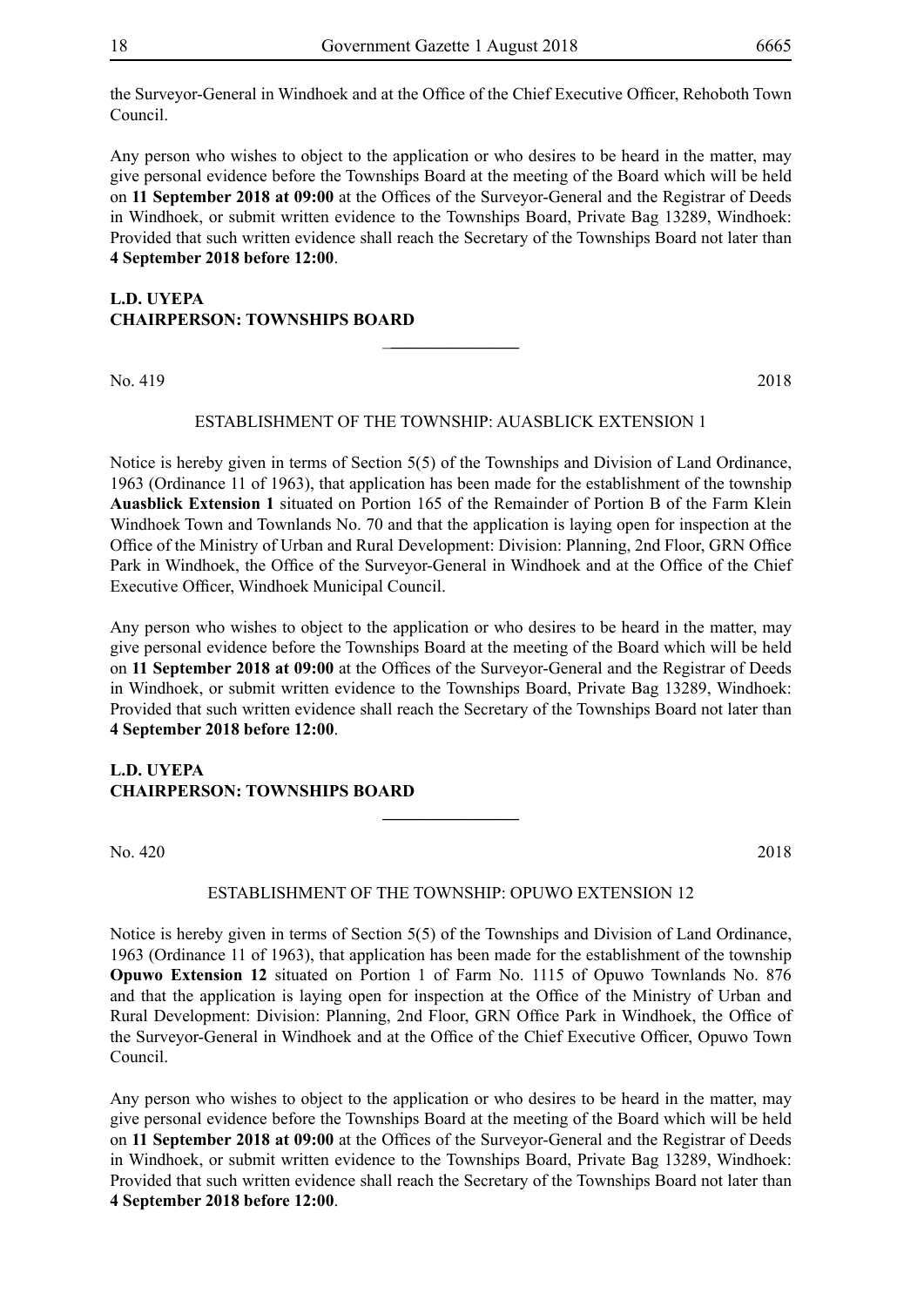\_**\_\_\_\_\_\_\_\_\_\_\_\_\_\_\_**

## **L.D. UYEPA CHAIRPERSON: TOWNSHIPS BOARD**

No. 421 2018

#### ESTABLISHMENT OF THE TOWNSHIP: MONDESA EXTENSION 12

Notice is hereby given in terms of Section 5(5) of the Townships and Division of Land Ordinance, 1963 (Ordinance 11 of 1963), that application has been made for the establishment of the township **Mondesa Extension 12** situated on Portion 158 of Portion 5 of Swakopmund Town and Townlands No. 41 and that the application is laying open for inspection at the Office of the Ministry of Urban and Rural Development: Division: Planning, 2nd Floor, GRN Office Park in Windhoek, the Office of the Surveyor-General in Windhoek and at the Office of the Chief Executive Officer, Swakopmund Municipal Council.

Any person who wishes to object to the application or who desires to be heard in the matter, may give personal evidence before the Townships Board at the meeting of the Board which will be held on **11 September 2018 at 09:00** at the Offices of the Surveyor-General and the Registrar of Deeds in Windhoek, or submit written evidence to the Townships Board, Private Bag 13289, Windhoek: Provided that such written evidence shall reach the Secretary of the Townships Board not later than **4 September 2018 before 12:00**.

### **L.D. UYEPA CHAIRPERSON: TOWNSHIPS BOARD**

No. 422 2018

#### ESTABLISHMENT OF THE TOWNSHIP: karibib extension 6

\_**\_\_\_\_\_\_\_\_\_\_\_\_\_\_\_**

Notice is hereby given in terms of Section 5(5) of the Townships and Division of Land Ordinance, 1963 (Ordinance 11 of 1963), that application has been made for the establishment of the township **Karibib Extension 6** situated on Portion 27 (a portion of Portion B) of the Farm Karibib Town and Townlands No. 57 and that the application is laying open for inspection at the Office of the Ministry of Urban and Rural Development: Division: Planning, 2nd Floor, GRN Office Park in Windhoek, the Office of the Surveyor-General in Windhoek and at the Office of the Chief Executive Officer, Karibib Town Council.

Any person who wishes to object to the application or who desires to be heard in the matter, may give personal evidence before the Townships Board at the meeting of the Board which will be held on **11 September 2018 at 09:00** at the Offices of the Surveyor-General and the Registrar of Deeds in Windhoek, or submit written evidence to the Townships Board, Private Bag 13289, Windhoek: Provided that such written evidence shall reach the Secretary of the Townships Board not later than **4 September 2018 before 12:00**.

**\_\_\_\_\_\_\_\_\_\_\_\_\_\_\_\_**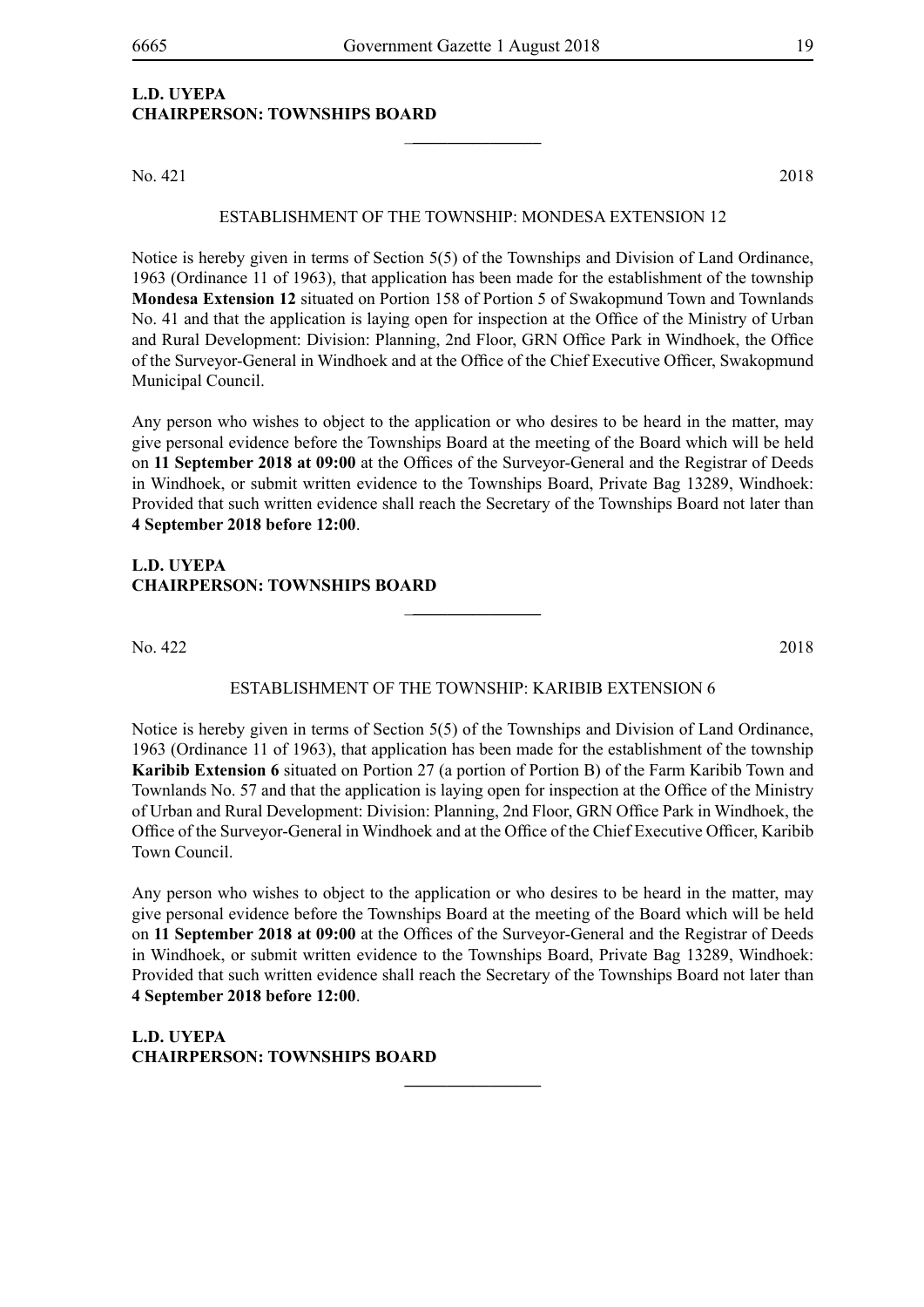No. 423 2018

#### ESTABLISHMENT OF THE TOWNSHIP: veddersdal extension 2

Notice is hereby given in terms of Section 5(5) of the Townships and Division of Land Ordinance, 1963 (Ordinance 11 of 1963), that application has been made for the establishment of the township **Veddersdal Extension 2** situated on Portion 303 (a portion of Portion 10) of the Remainder of Farm Okahandja Town and Townlands No. 277 and that the application is laying open for inspection at the Office of the Ministry of Urban and Rural Development: Division: Planning, 2nd Floor, GRN Office Park in Windhoek, the Office of the Surveyor-General in Windhoek and at the Office of the Chief Executive Officer, Okahandja Municipal Council.

Any person who wishes to object to the application or who desires to be heard in the matter, may give personal evidence before the Townships Board at the meeting of the Board which will be held on **11 September 2018 at 09:00** at the Offices of the Surveyor-General and the Registrar of Deeds in Windhoek, or submit written evidence to the Townships Board, Private Bag 13289, Windhoek: Provided that such written evidence shall reach the Secretary of the Townships Board not later than **4 September 2018 before 12:00**.

### **L.D. UYEPA CHAIRPERSON: TOWNSHIPS BOARD**

No. 424 2018

#### ESTABLISHMENT OF THE TOWNSHIP: veddersdal extension 3

**\_\_\_\_\_\_\_\_\_\_\_\_\_\_\_\_**

Notice is hereby given in terms of Section 5(5) of the Townships and Division of Land Ordinance, 1963 (Ordinance 11 of 1963), that application has been made for the establishment of the township **Veddersdal Extension 3** situated on Portion 304 (a portion of Portion 10) of the Remainder of Farm Okahandja Town and Townlands No. 277 and that the application is laying open for inspection at the Office of the Ministry of Urban and Rural Development: Division: Planning, 2nd Floor, GRN Office Park in Windhoek, the Office of the Surveyor-General in Windhoek and at the Office of the Chief Executive Officer, Okahandja Municipal Council.

Any person who wishes to object to the application or who desires to be heard in the matter, may give personal evidence before the Townships Board at the meeting of the Board which will be held on **11 September 2018 at 09:00** at the Offices of the Surveyor-General and the Registrar of Deeds in Windhoek, or submit written evidence to the Townships Board, Private Bag 13289, Windhoek: Provided that such written evidence shall reach the Secretary of the Townships Board not later than **4 September 2018 before 12:00**.

## **L.D. UYEPA CHAIRPERSON: TOWNSHIPS BOARD**

No. 425 2018

#### ESTABLISHMENT OF THE TOWNSHIP: FIVE RAND camp extension 3

**\_\_\_\_\_\_\_\_\_\_\_\_\_\_\_\_**

Notice is hereby given in terms of Section 5(5) of the Townships and Division of Land Ordinance, 1963 (Ordinance 11 of 1963), that application has been made for the establishment of the township **Five Rand Camp Extension 3** situated on Portion 307 of the Remainder of the Consolidated Farm Okahandja Town and Townlands No. 277 and that the application is laying open for inspection at the Office of the Ministry of Urban and Rural Development: Division: Planning, 2nd Floor, GRN Office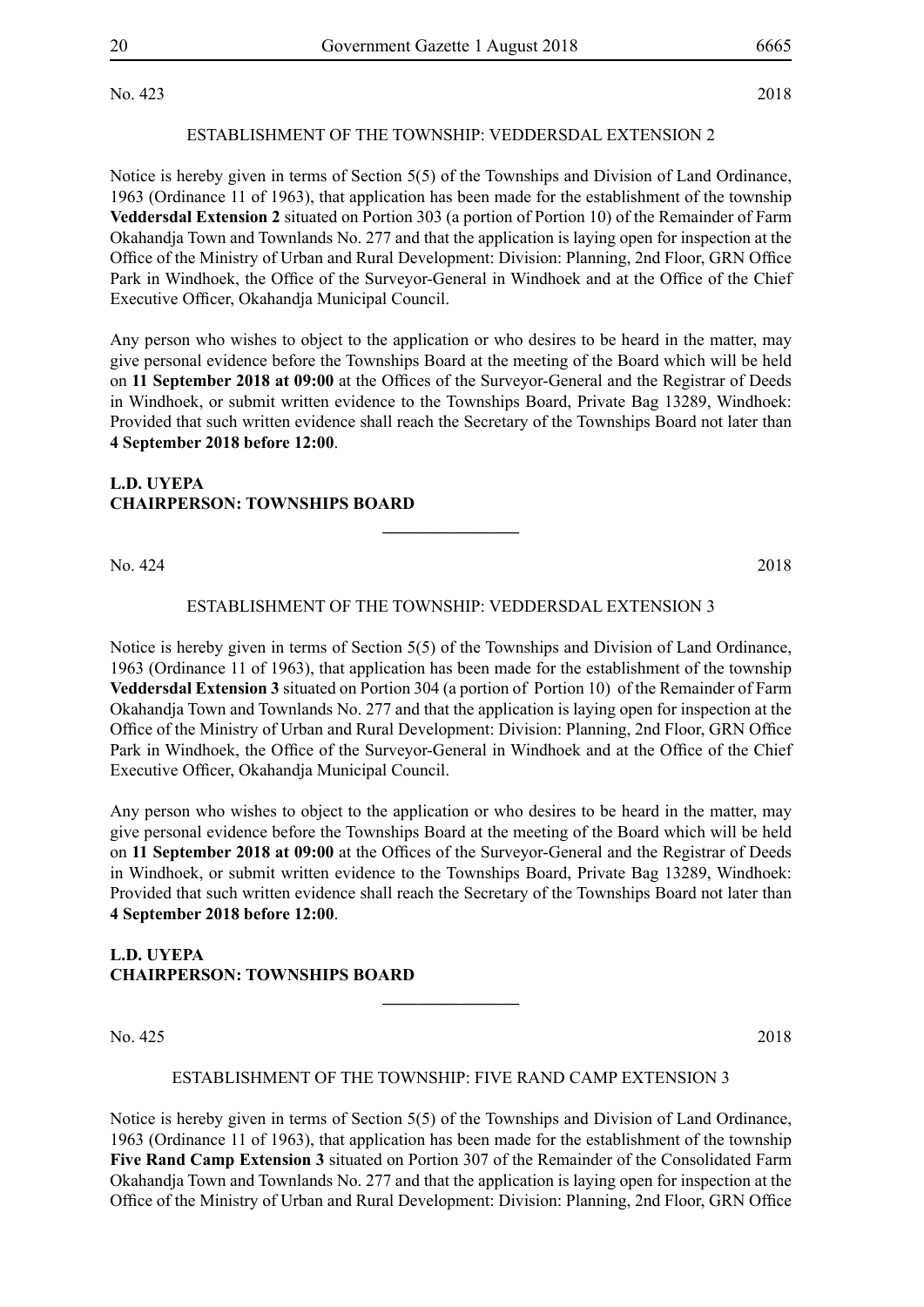Park in Windhoek, the Office of the Surveyor-General in Windhoek and at the Office of the Chief Executive Officer, Okahandja Municipal Council.

Any person who wishes to object to the application or who desires to be heard in the matter, may give personal evidence before the Townships Board at the meeting of the Board which will be held on **11 September 2018 at 09:00** at the Offices of the Surveyor-General and the Registrar of Deeds in Windhoek, or submit written evidence to the Townships Board, Private Bag 13289, Windhoek: Provided that such written evidence shall reach the Secretary of the Townships Board not later than **4 September 2018 before 12:00**.

## **L.D. UYEPA CHAIRPERSON: TOWNSHIPS BOARD**

No. 426 2018

#### ESTABLISHMENT OF THE TOWNSHIP: FIVE RAND camp extension 4:

**\_\_\_\_\_\_\_\_\_\_\_\_\_\_\_\_**

Notice is hereby given in terms of Section 5(5) of the Townships and Division of Land Ordinance, 1963 (Ordinance 11 of 1963), that application has been made for the establishment of the township **Five Rand Camp Extension 4** situated on Portion 308 of the Remainder of the Consolidated Farm Okahandja Town and Townlands No. 277 and that the application is laying open for inspection at the Office of the Ministry of Urban and Rural Development: Division: Planning, 2nd Floor, GRN Office Park in Windhoek, the Office of the Surveyor-General in Windhoek and at the Office of the Chief Executive Officer, Okahandja Municipal Council.

Any person who wishes to object to the application or who desires to be heard in the matter, may give personal evidence before the Townships Board at the meeting of the Board which will be held on **11 September 2018 at 09:00** at the Offices of the Surveyor-General and the Registrar of Deeds in Windhoek, or submit written evidence to the Townships Board, Private Bag 13289, Windhoek: Provided that such written evidence shall reach the Secretary of the Townships Board not later than **4 September 2018 before 12:00**.

#### **L.D. UYEPA CHAIRPERSON: TOWNSHIPS BOARD**

No. 427 2018

#### ESTABLISHMENT OF THE TOWNSHIP: ekunde

**\_\_\_\_\_\_\_\_\_\_\_\_\_\_\_\_**

Notice is hereby given in terms of Section 5(5) of the Townships and Division of Land Ordinance, 1963 (Ordinance 11 of 1963), that application has been made for the establishment of the township **Ekunde** situated on Portion 262 of the Remainder of the Consolidated Farm Okahandja Town and Townlands No. 277 and that the application is laying open for inspection at the Office of the Ministry of Urban and Rural Development: Division: Planning, 2nd Floor, GRN Office Park in Windhoek, the Office of the Surveyor-General in Windhoek and at the Office of the Chief Executive Officer, Okahandja Municipal Council.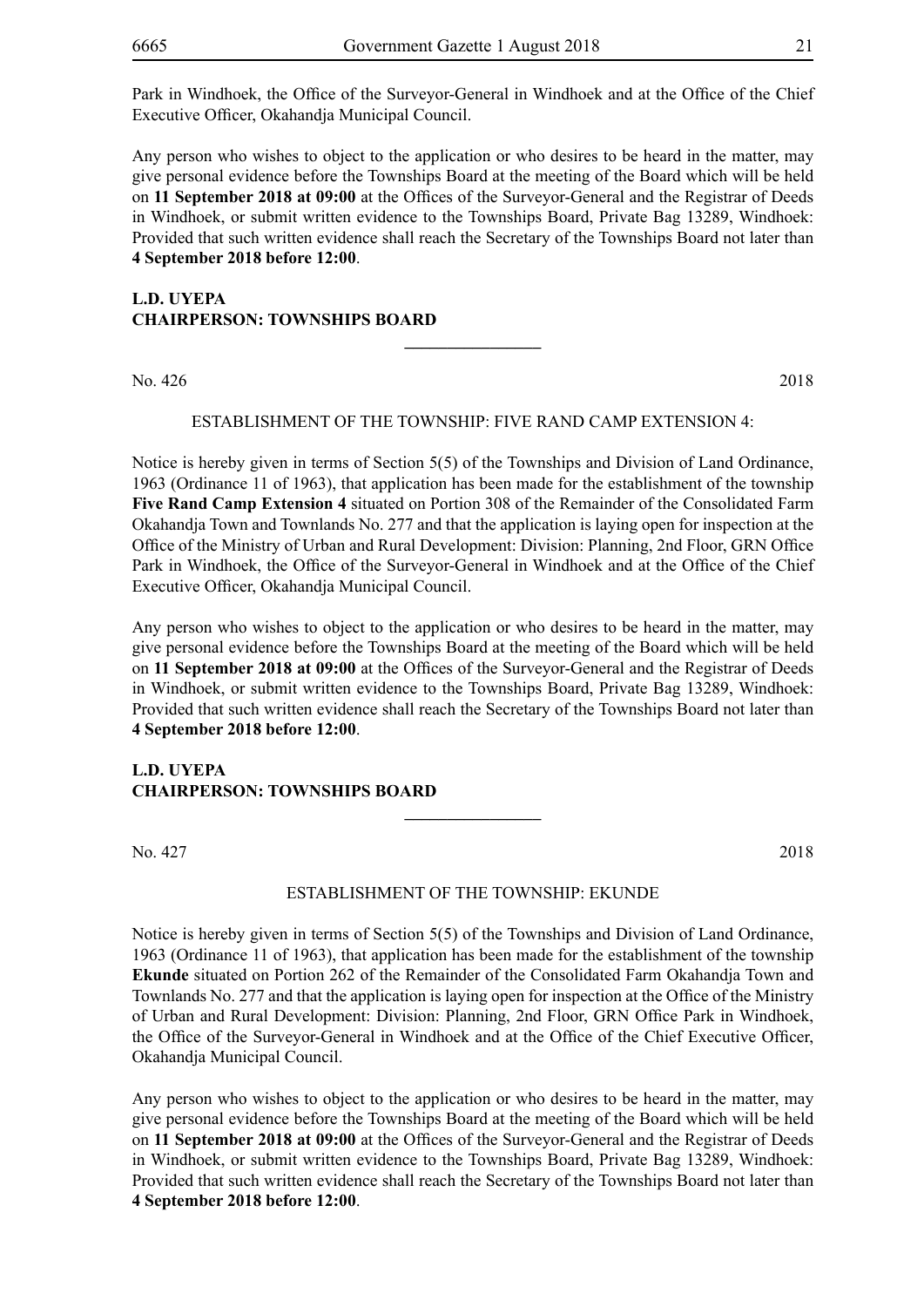## **L.D. UYEPA CHAIRPERSON: TOWNSHIPS BOARD**

No. 428 2018

### ESTABLISHMENT OF THE TOWNSHIP: ekunde EXTENSION 1

**\_\_\_\_\_\_\_\_\_\_\_\_\_\_\_\_**

Notice is hereby given in terms of Section 5(5) of the Townships and Division of Land Ordinance, 1963 (Ordinance 11 of 1963), that application has been made for the establishment of the township **Ekunde Extension 1** situated on Portion 263 of the Remainder of the Consolidated Farm Okahandja Town and Townlands No. 277 and that the application is laying open for inspection at the Office of the Ministry of Urban and Rural Development: Division: Planning, 2nd Floor, GRN Office Park in Windhoek, the Office of the Surveyor-General in Windhoek and at the Office of the Chief Executive Officer, Okahandja Municipal Council.

Any person who wishes to object to the application or who desires to be heard in the matter, may give personal evidence before the Townships Board at the meeting of the Board which will be held on **11 September 2018 at 09:00** at the Offices of the Surveyor-General and the Registrar of Deeds in Windhoek, or submit written evidence to the Townships Board, Private Bag 13289, Windhoek: Provided that such written evidence shall reach the Secretary of the Townships Board not later than **4 September 2018 before 12:00**.

## **L.D. UYEPA CHAIRPERSON: TOWNSHIPS BOARD**

No. 429 2018

## ESTABLISHMENT OF THE TOWNSHIP: ekunde EXTENSION 2

**\_\_\_\_\_\_\_\_\_\_\_\_\_\_\_\_**

Notice is hereby given in terms of Section 5(5) of the Townships and Division of Land Ordinance, 1963 (Ordinance 11 of 1963), that application has been made for the establishment of the township **Ekunde Extension 2** situated on Portion 264 of the Remainder of the Consolidated Farm Okahandja Town and Townlands No. 277 and that the application is laying open for inspection at the Office of the Ministry of Urban and Rural Development: Division: Planning, 2nd Floor, GRN Office Park in Windhoek, the Office of the Surveyor-General in Windhoek and at the Office of the Chief Executive Officer, Okahandja Municipal Council.

Any person who wishes to object to the application or who desires to be heard in the matter, may give personal evidence before the Townships Board at the meeting of the Board which will be held on **11 September 2018 at 09:00** at the Offices of the Surveyor-General and the Registrar of Deeds in Windhoek, or submit written evidence to the Townships Board, Private Bag 13289, Windhoek: Provided that such written evidence shall reach the Secretary of the Townships Board not later than **4 September 2018 before 12:00**.

**\_\_\_\_\_\_\_\_\_\_\_\_\_\_\_\_**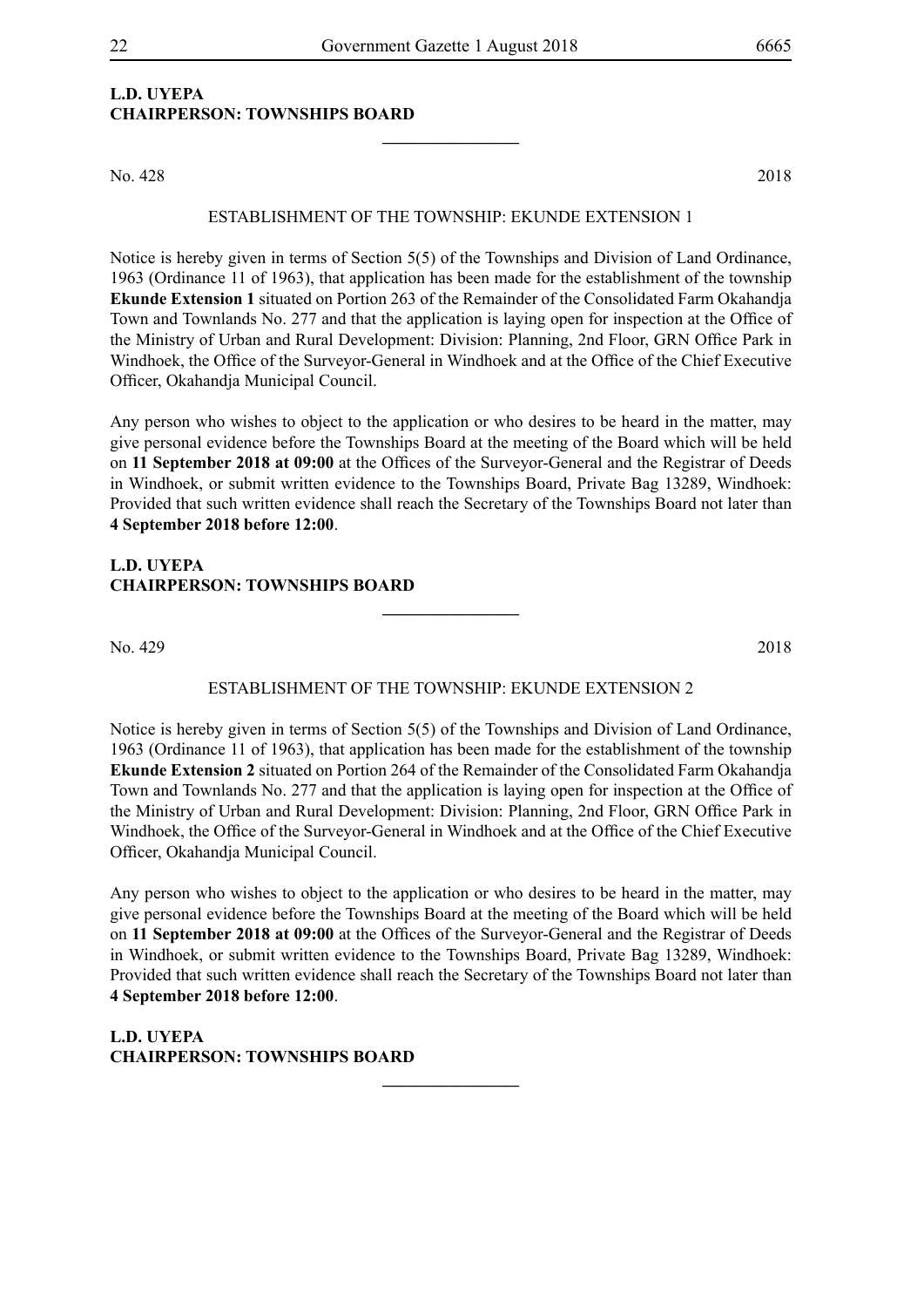No. 430 2018

### ESTABLISHMENT OF THE TOWNSHIP: ekunde EXTENSION 3

Notice is hereby given in terms of Section 5(5) of the Townships and Division of Land Ordinance, 1963 (Ordinance 11 of 1963), that application has been made for the establishment of the township **Ekunde Extension 3** situated on Portion 265 of the Remainder of the Consolidated Farm Okahandja Town and Townlands No. 277 and that the application is laying open for inspection at the Office of the Ministry of Urban and Rural Development: Division: Planning, 2nd Floor, GRN Office Park in Windhoek, the Office of the Surveyor-General in Windhoek and at the Office of the Chief Executive Officer, Okahandja Municipal Council.

Any person who wishes to object to the application or who desires to be heard in the matter, may give personal evidence before the Townships Board at the meeting of the Board which will be held on **11 September 2018 at 09:00** at the Offices of the Surveyor-General and the Registrar of Deeds in Windhoek, or submit written evidence to the Townships Board, Private Bag 13289, Windhoek: Provided that such written evidence shall reach the Secretary of the Townships Board not later than **4 September 2018 before 12:00**.

#### **L.D. UYEPA CHAIRPERSON: TOWNSHIPS BOARD**

No. 431 2018

### ESTABLISHMENT OF THE TOWNSHIP: ekunde EXTENSION 4

**\_\_\_\_\_\_\_\_\_\_\_\_\_\_\_\_**

Notice is hereby given in terms of Section 5(5) of the Townships and Division of Land Ordinance, 1963 (Ordinance 11 of 1963), that application has been made for the establishment of the township **Ekunde Extension 4** situated on Portion 266 of the Remainder of the Consolidated Farm Okahandja Town and Townlands No. 277 and that the application is laying open for inspection at the Office of the Ministry of Urban and Rural Development: Division: Planning, 2nd Floor, GRN Office Park in Windhoek, the Office of the Surveyor-General in Windhoek and at the Office of the Chief Executive Officer, Okahandja Municipal Council.

Any person who wishes to object to the application or who desires to be heard in the matter, may give personal evidence before the Townships Board at the meeting of the Board which will be held on **11 September 2018 at 09:00** at the Offices of the Surveyor-General and the Registrar of Deeds in Windhoek, or submit written evidence to the Townships Board, Private Bag 13289, Windhoek: Provided that such written evidence shall reach the Secretary of the Townships Board not later than **4 September 2018 before 12:00**.

## **L.D. UYEPA CHAIRPERSON: TOWNSHIPS BOARD**

No. 432 2018

#### ESTABLISHMENT OF THE TOWNSHIP: ekunde EXTENSION 6

**\_\_\_\_\_\_\_\_\_\_\_\_\_\_\_\_**

Notice is hereby given in terms of Section 5(5) of the Townships and Division of Land Ordinance, 1963 (Ordinance 11 of 1963), that application has been made for the establishment of the township **Ekunde Extension 6** situated on Portion 267 of the Remainder of the Consolidated Farm Okahandja Town and Townlands No. 277 and that the application is laying open for inspection at the Office of the Ministry of Urban and Rural Development: Division: Planning, 2nd Floor, GRN Office Park in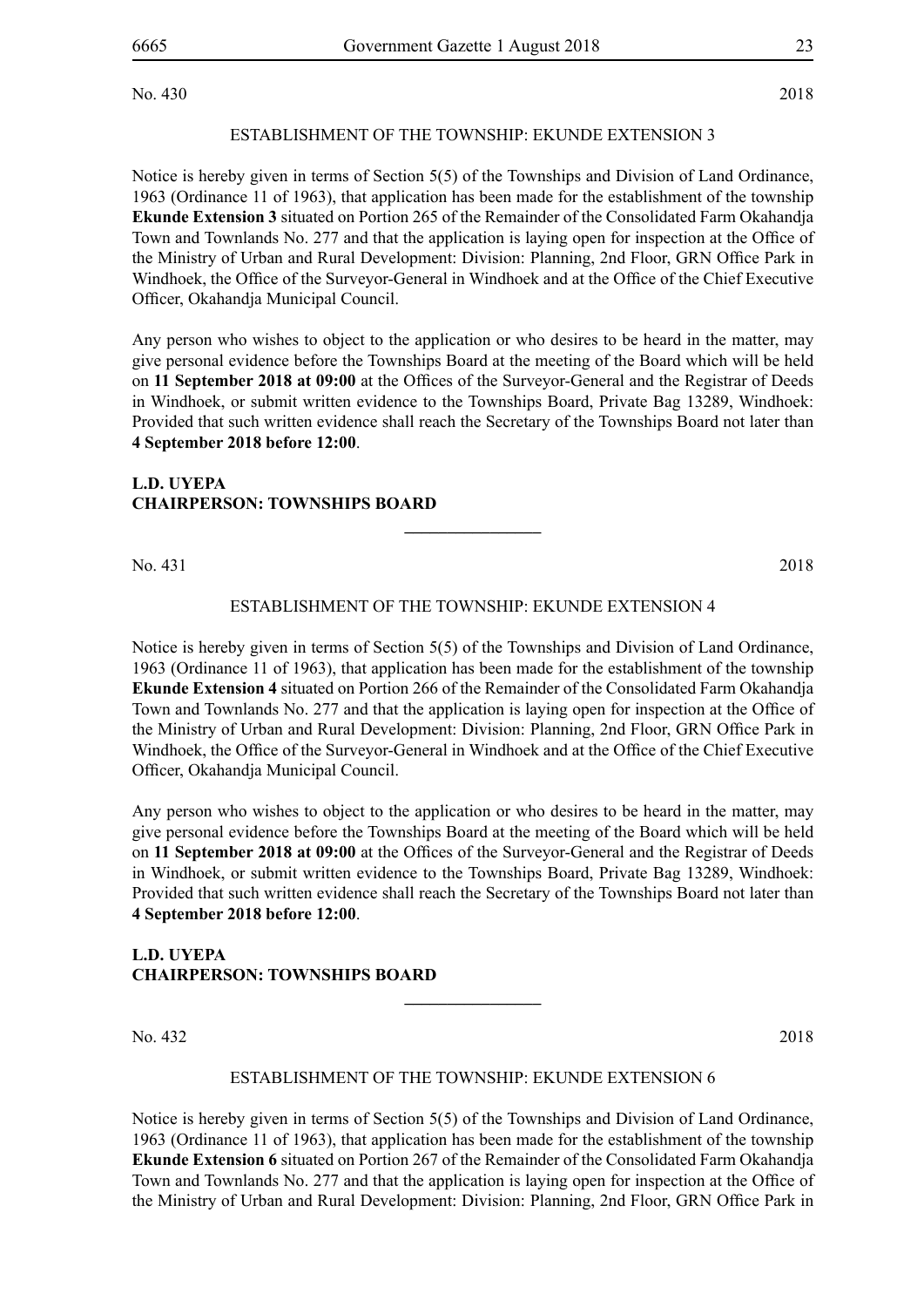Windhoek, the Office of the Surveyor-General in Windhoek and at the Office of the Chief Executive Officer, Okahandja Municipal Council.

Any person who wishes to object to the application or who desires to be heard in the matter, may give personal evidence before the Townships Board at the meeting of the Board which will be held on **11 September 2018 at 09:00** at the Offices of the Surveyor-General and the Registrar of Deeds in Windhoek, or submit written evidence to the Townships Board, Private Bag 13289, Windhoek: Provided that such written evidence shall reach the Secretary of the Townships Board not later than **4 September 2018 before 12:00**.

## **L.D. UYEPA CHAIRPERSON: TOWNSHIPS BOARD**

No. 433 2018

#### ESTABLISHMENT OF THE TOWNSHIP: OSHETU

**\_\_\_\_\_\_\_\_\_\_\_\_\_\_\_\_**

Notice is hereby given in terms of Section 5(5) of the Townships and Division of Land Ordinance, 1963 (Ordinance 11 of 1963), that application has been made for the establishment of the township **Oshetu** situated on Portion 270 of the Remainder of the Consolidated Farm Okahandja Town and Townlands No. 277 and that the application is laying open for inspection at the Office of the Ministry of Urban and Rural Development: Division: Planning, 2nd Floor, GRN Office Park in Windhoek, the Office of the Surveyor-General in Windhoek and at the Office of the Chief Executive Officer, Okahandja Municipal Council.

Any person who wishes to object to the application or who desires to be heard in the matter, may give personal evidence before the Townships Board at the meeting of the Board which will be held on **11 September 2018 at 09:00** at the Offices of the Surveyor-General and the Registrar of Deeds in Windhoek, or submit written evidence to the Townships Board, Private Bag 13289, Windhoek: Provided that such written evidence shall reach the Secretary of the Townships Board not later than **4 September 2018 before 12:00**.

### **L.D. UYEPA CHAIRPERSON: TOWNSHIPS BOARD**

No. 434 2018

#### ESTABLISHMENT OF THE TOWNSHIP: OSHETU EXTENSION 1

**\_\_\_\_\_\_\_\_\_\_\_\_\_\_\_\_**

Notice is hereby given in terms of Section 5(5) of the Townships and Division of Land Ordinance, 1963 (Ordinance 11 of 1963), that application has been made for the establishment of the township **Oshetu Extension 1** situated on Portion 269 of the Remainder of the Consolidated Farm Okahandja Town and Townlands No. 277 and that the application is laying open for inspection at the Office of the Ministry of Urban and Rural Development: Division: Planning, 2nd Floor, GRN Office Park in Windhoek, the Office of the Surveyor-General in Windhoek and at the Office of the Chief Executive Officer, Okahandja Municipal Council.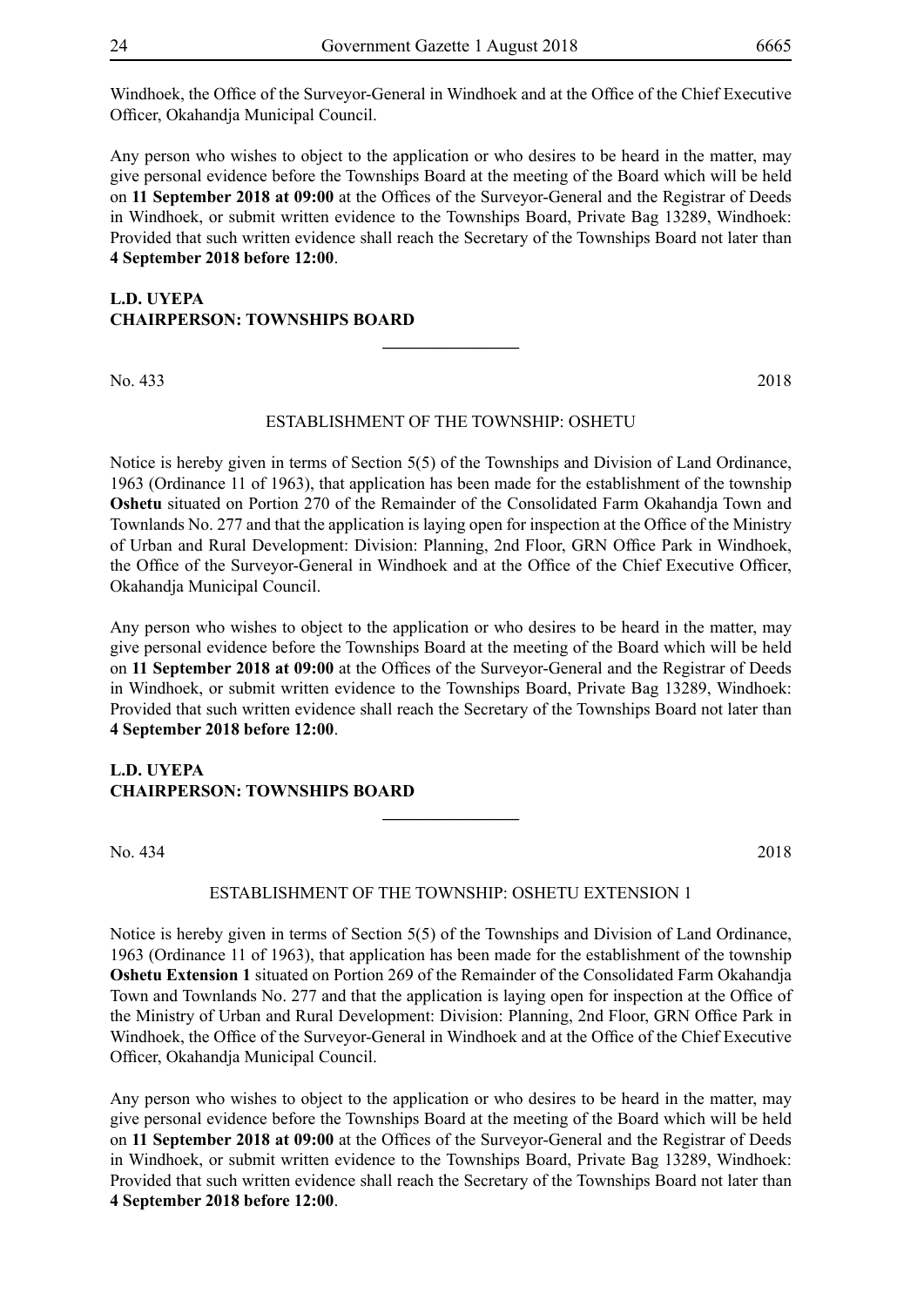**\_\_\_\_\_\_\_\_\_\_\_\_\_\_\_\_**

## **L.D. UYEPA CHAIRPERSON: TOWNSHIPS BOARD**

No. 435 2018

#### ESTABLISHMENT OF THE TOWNSHIP: OSHETU EXTENSION 2

Notice is hereby given in terms of Section 5(5) of the Townships and Division of Land Ordinance, 1963 (Ordinance 11 of 1963), that application has been made for the establishment of the township **Oshetu Extension 2** situated on Portion 268 of the Remainder of the Consolidated Farm Okahandja Town and Townlands No. 277 and that the application is laying open for inspection at the Office of the Ministry of Urban and Rural Development: Division: Planning, 2nd Floor, GRN Office Park in Windhoek, the Office of the Surveyor-General in Windhoek and at the Office of the Chief Executive Officer, Okahandja Municipal Council.

Any person who wishes to object to the application or who desires to be heard in the matter, may give personal evidence before the Townships Board at the meeting of the Board which will be held on **11 September 2018 at 09:00** at the Offices of the Surveyor-General and the Registrar of Deeds in Windhoek, or submit written evidence to the Townships Board, Private Bag 13289, Windhoek: Provided that such written evidence shall reach the Secretary of the Townships Board not later than **4 September 2018 before 12:00**.

### **L.D. UYEPA CHAIRPERSON: TOWNSHIPS BOARD**

No. 436 2018

#### ESTABLISHMENT OF THE TOWNSHIP: ENGELA-OMAFO EXTENSION 3

**\_\_\_\_\_\_\_\_\_\_\_\_\_\_\_\_**

Notice is hereby given in terms of Section 5(5) of the Townships and Division of Land Ordinance, 1963 (Ordinance 11 of 1963), that application has been made for the establishment of the township **Engela-Omafo Extension 3** situated on Farm No. 2086 of the Remainder of the Farm Helao Nafidi No. 997 and that the application is laying open for inspection at the Office of the Ministry of Urban and Rural Development: Division: Planning, 2nd Floor, GRN Office Park in Windhoek, the Office of the Surveyor-General in Windhoek and at the Office of the Chief Executive Officer, Helao Nafidi Town Council.

Any person who wishes to object to the application or who desires to be heard in the matter, may give personal evidence before the Townships Board at the meeting of the Board which will be held on **11 September 2018 at 09:00** at the Offices of the Surveyor-General and the Registrar of Deeds in Windhoek, or submit written evidence to the Townships Board, Private Bag 13289, Windhoek: Provided that such written evidence shall reach the Secretary of the Townships Board not later than **4 September 2018 before 12:00**.

**\_\_\_\_\_\_\_\_\_\_\_\_\_\_\_\_**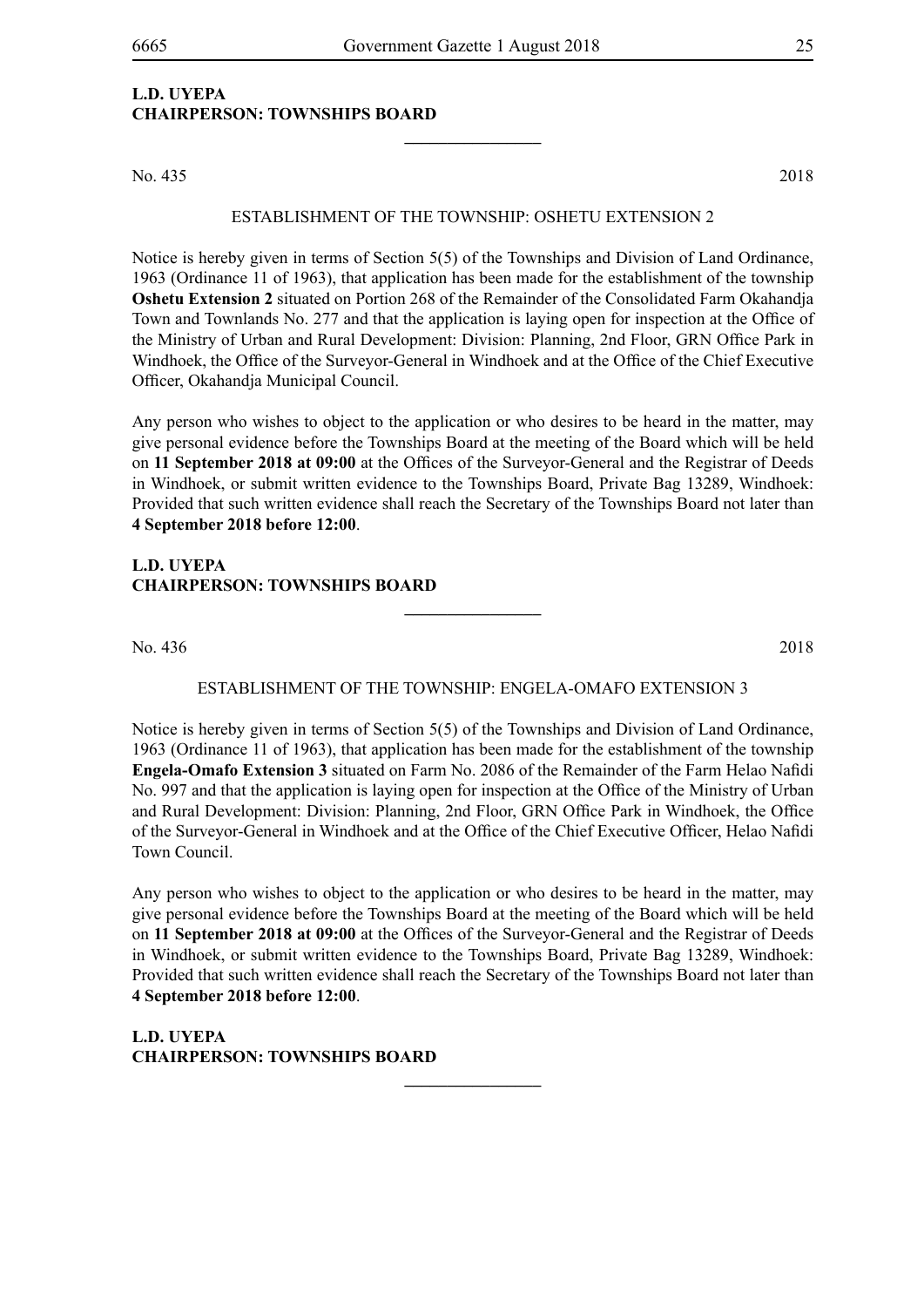No. 437 2018

#### ESTABLISHMENT OF THE TOWNSHIP: engela-omafo EXTENSION 4

Notice is hereby given in terms of Section 5(5) of the Townships and Division of Land Ordinance, 1963 (Ordinance 11 of 1963), that application has been made for the establishment of the township **Engela-Omafo Extension 4** situated on Farm No. 2087 of the Remainder of Farm Helao Nafidi No. 997 and that the application is laying open for inspection at the Office of the Ministry of Urban and Rural Development: Division: Planning, 2nd Floor, GRN Office Park in Windhoek, the Office of the Surveyor-General in Windhoek and at the Office of the Chief Executive Officer, Helao Nafidi Town Council.

Any person who wishes to object to the application or who desires to be heard in the matter, may give personal evidence before the Townships Board at the meeting of the Board which will be held on **11 September 2018 at 09:00** at the Offices of the Surveyor-General and the Registrar of Deeds in Windhoek, or submit written evidence to the Townships Board, Private Bag 13289, Windhoek: Provided that such written evidence shall reach the Secretary of the Townships Board not later than **4 September 2018 before 12:00**.

### **L.D. UYEPA CHAIRPERSON: TOWNSHIPS BOARD**

No. 438 2018

#### ESTABLISHMENT OF THE TOWNSHIP: engela-omafo EXTENSION 5

\_**\_\_\_\_\_\_\_\_\_\_\_\_\_\_\_**

Notice is hereby given in terms of Section 5(5) of the Townships and Division of Land Ordinance, 1963 (Ordinance 11 of 1963), that application has been made for the establishment of the township **Engela-Omafo Extension 5** situated on Farm No. 2088 of the Remainder of Farm Helao Nafidi No. 997 and that the application is laying open for inspection at the Office of the Ministry of Urban and Rural Development: Division: Planning, 2nd Floor, GRN Office Park in Windhoek, the Office of the Surveyor-General in Windhoek and at the Office of the Chief Executive Officer, Helao Nafidi Town Council.

Any person who wishes to object to the application or who desires to be heard in the matter, may give personal evidence before the Townships Board at the meeting of the Board which will be held on **11 September 2018 at 09:00** at the Offices of the Surveyor-General and the Registrar of Deeds in Windhoek, or submit written evidence to the Townships Board, Private Bag 13289, Windhoek: Provided that such written evidence shall reach the Secretary of the Townships Board not later than **4 September 2018 before 12:00**.

## **L.D. UYEPA CHAIRPERSON: TOWNSHIPS BOARD**

No. 439 2018

#### ESTABLISHMENT OF THE TOWNSHIP: engela-omafo EXTENSION 6

\_**\_\_\_\_\_\_\_\_\_\_\_\_\_\_\_**

Notice is hereby given in terms of Section 5(5) of the Townships and Division of Land Ordinance, 1963 (Ordinance 11 of 1963), that application has been made for the establishment of the township **Engela-Omafo Extension 6** situated on Farm No. 2089 of the Remainder of Farm Helao Nafidi No. 997 and that the application is laying open for inspection at the Office of the Ministry of Urban and Rural Development: Division: Planning, 2nd Floor, GRN Office Park in Windhoek, the Office of the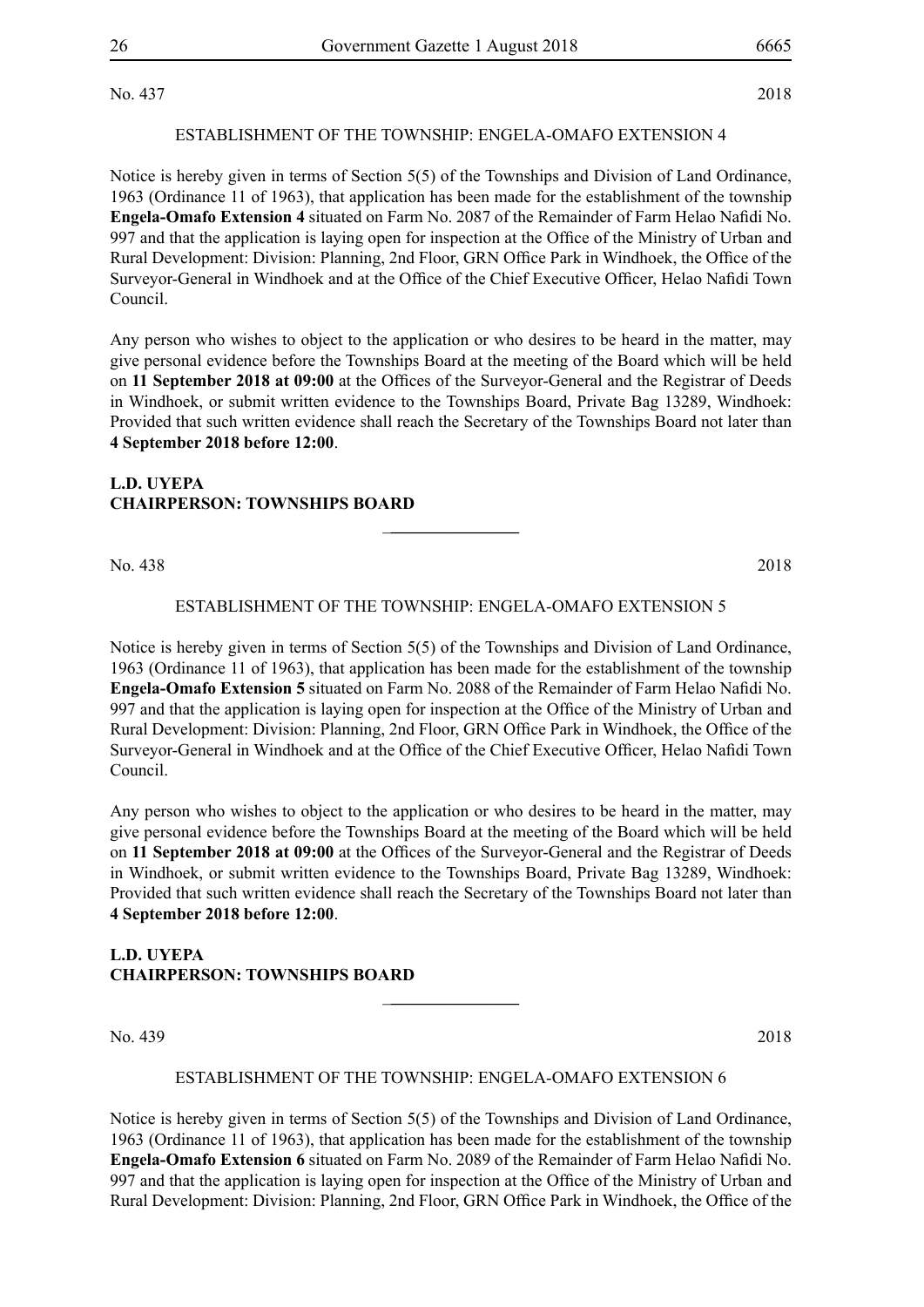Surveyor-General in Windhoek and at the Office of the Chief Executive Officer, Helao Nafidi Town Council.

Any person who wishes to object to the application or who desires to be heard in the matter, may give personal evidence before the Townships Board at the meeting of the Board which will be held on **11 September 2018 at 09:00** at the Offices of the Surveyor-General and the Registrar of Deeds in Windhoek, or submit written evidence to the Townships Board, Private Bag 13289, Windhoek: Provided that such written evidence shall reach the Secretary of the Townships Board not later than **4 September 2018 before 12:00**.

## **L.D. UYEPA CHAIRPERSON: TOWNSHIPS BOARD**

No. 440 2018

#### ESTABLISHMENT OF THE TOWNSHIP: engela-omafo EXTENSION 7

**\_\_\_\_\_\_\_\_\_\_\_\_\_\_\_\_**

Notice is hereby given in terms of Section 5(5) of the Townships and Division of Land Ordinance, 1963 (Ordinance 11 of 1963), that application has been made for the establishment of the township **Engela-Omafo Extension 7** situated on Farm No. 2090 of the Remainder of Farm Helao Nafidi No. 997 and that the application is laying open for inspection at the Office of the Ministry of Urban and Rural Development: Division: Planning, 2nd Floor, GRN Office Park in Windhoek, the Office of the Surveyor-General in Windhoek and at the Office of the Chief Executive Officer, Helao Nafidi Town Council.

Any person who wishes to object to the application or who desires to be heard in the matter, may give personal evidence before the Townships Board at the meeting of the Board which will be held on **11 September 2018 at 09:00** at the Offices of the Surveyor-General and the Registrar of Deeds in Windhoek, or submit written evidence to the Townships Board, Private Bag 13289, Windhoek: Provided that such written evidence shall reach the Secretary of the Townships Board not later than **4 September 2018 before 12:00**.

#### **L.D. UYEPA CHAIRPERSON: TOWNSHIPS BOARD**

No. 441 2018

#### ESTABLISHMENT OF THE TOWNSHIP: engela-omafo EXTENSION 8

**\_\_\_\_\_\_\_\_\_\_\_\_\_\_\_\_**

Notice is hereby given in terms of Section 5(5) of the Townships and Division of Land Ordinance, 1963 (Ordinance 11 of 1963), that application has been made for the establishment of the township **Engela-Omafo Extension 8** situated on Farm No. 2091 of the Remainder of Farm Helao Nafidi No. 997 and that the application is laying open for inspection at the Office of the Ministry of Urban and Rural Development: Division: Planning, 2nd Floor, GRN Office Park in Windhoek, the Office of the Surveyor-General in Windhoek and at the Office of the Chief Executive Officer, Helao Nafidi Town Council.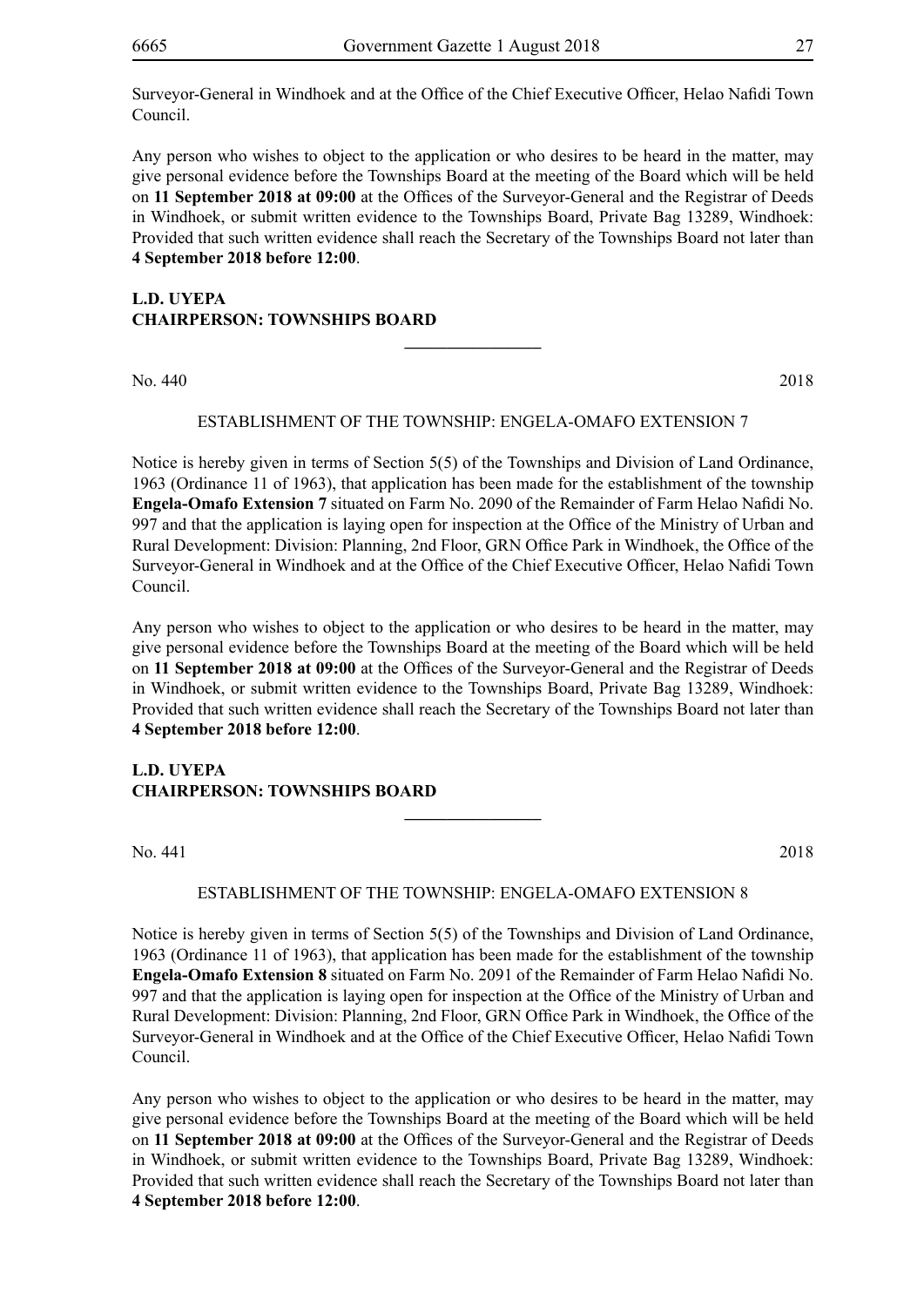**\_\_\_\_\_\_\_\_\_\_\_\_\_\_\_\_**

## **L.D. UYEPA CHAIRPERSON: TOWNSHIPS BOARD**

No. 442 2018

#### ESTABLISHMENT OF THE TOWNSHIP: engela-omafo EXTENSION 9

Notice is hereby given in terms of Section 5(5) of the Townships and Division of Land Ordinance, 1963 (Ordinance 11 of 1963), that application has been made for the establishment of the township **Engela-Omafo Extension 9** situated on Farm No. 2092 of the Remainder of Farm Helao Nafidi No. 997 and that the application is laying open for inspection at the Office of the Ministry of Urban and Rural Development: Division: Planning, 2nd Floor, GRN Office Park in Windhoek, the Office of the Surveyor-General in Windhoek and at the Office of the Chief Executive Officer, Helao Nafidi Town Council.

Any person who wishes to object to the application or who desires to be heard in the matter, may give personal evidence before the Townships Board at the meeting of the Board which will be held on **11 September 2018 at 09:00** at the Offices of the Surveyor-General and the Registrar of Deeds in Windhoek, or submit written evidence to the Townships Board, Private Bag 13289, Windhoek: Provided that such written evidence shall reach the Secretary of the Townships Board not later than **4 September 2018 before 12:00**.

## **L.D. UYEPA CHAIRPERSON: TOWNSHIPS BOARD**

No. 443 2018

#### ESTABLISHMENT OF THE TOWNSHIP: TSANDI extension 4

**\_\_\_\_\_\_\_\_\_\_\_\_\_\_\_\_**

Notice is hereby given in terms of Section 5(5) of the Townships and Division of Land Ordinance, 1963 (Ordinance 11 of 1963), that application has been made for the establishment of the township **Tsandi Extension 4** situated on Portion 4 of the Remainder of the Farm Tsandi Townlands No. 988 and that the application is laying open for inspection at the Office of the Ministry of Urban and Rural Development: Division: Planning, 2nd Floor, GRN Office Park in Windhoek, the Office of the Surveyor-General in Windhoek and at the Office of the Chief Executive Officer, Tsandi Village Council.

Any person who wishes to object to the application or who desires to be heard in the matter, may give personal evidence before the Townships Board at the meeting of the Board which will be held on **11 September 2018 at 09:00** at the Offices of the Surveyor-General and the Registrar of Deeds in Windhoek, or submit written evidence to the Townships Board, Private Bag 13289, Windhoek: Provided that such written evidence shall reach the Secretary of the Townships Board not later than **4 September 2018 before 12:00**.

**\_\_\_\_\_\_\_\_\_\_\_\_\_\_\_\_**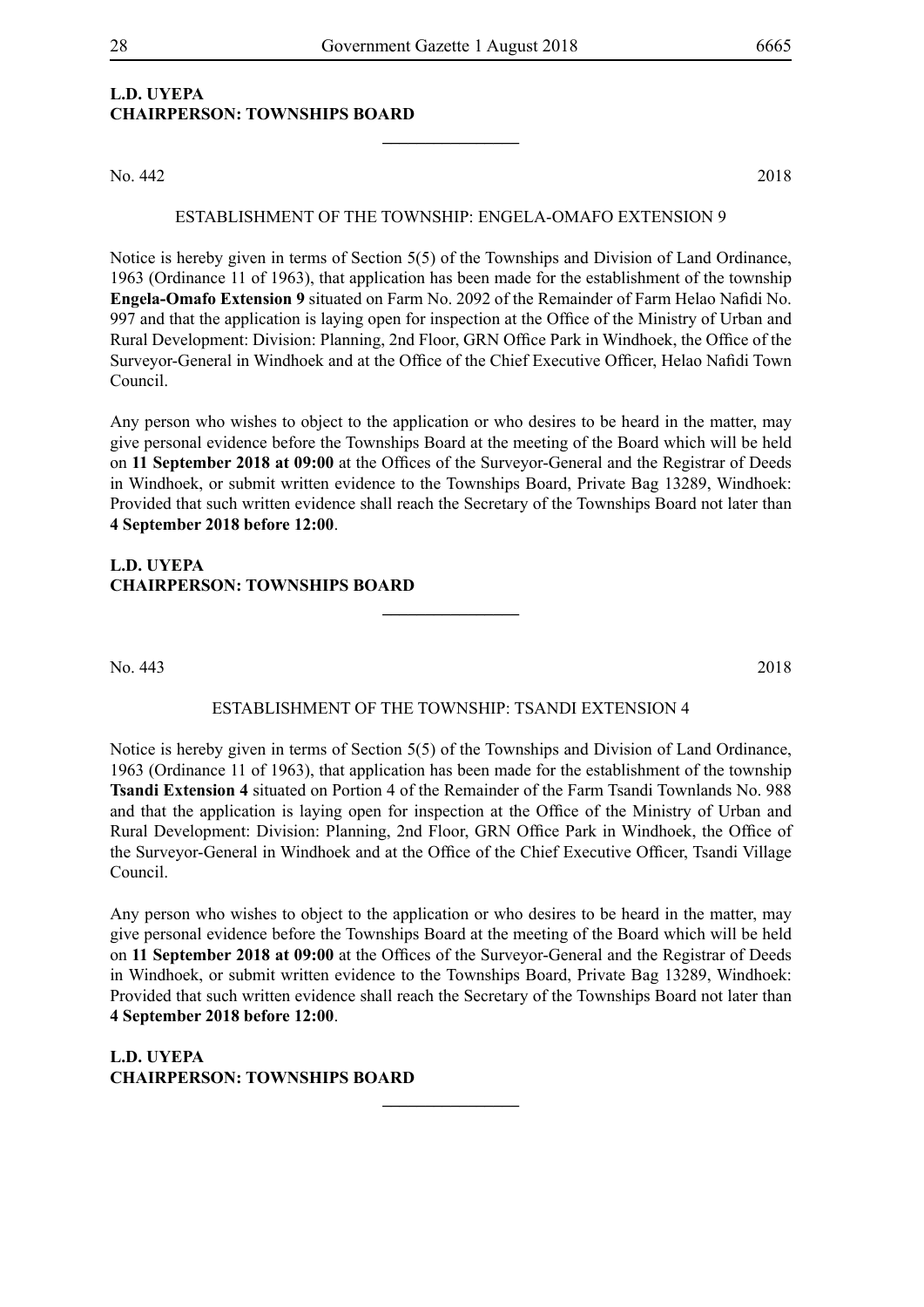No. 444 2018

#### ESTABLISHMENT OF THE TOWNSHIP: TSANDI extension 5

Notice is hereby given in terms of Section 5(5) of the Townships and Division of Land Ordinance, 1963 (Ordinance 11 of 1963), that application has been made for the establishment of the township **Tsandi Extension 5** situated on Portion 5 of the Remainder of the Farm Tsandi Townlands No. 988 and that the application is laying open for inspection at the Office of the Ministry of Urban and Rural Development: Division: Planning, 2nd Floor, GRN Office Park in Windhoek, the Office of the Surveyor-General in Windhoek and at the Office of the Chief Executive Officer, Tsandi Village Council.

Any person who wishes to object to the application or who desires to be heard in the matter, may give personal evidence before the Townships Board at the meeting of the Board which will be held on **11 September 2018 at 09:00** at the Offices of the Surveyor-General and the Registrar of Deeds in Windhoek, or submit written evidence to the Townships Board, Private Bag 13289, Windhoek: Provided that such written evidence shall reach the Secretary of the Townships Board not later than **4 September 2018 before 12:00**.

#### **L.D. UYEPA CHAIRPERSON: TOWNSHIPS BOARD**

No. 445 2018

### ESTABLISHMENT OF THE TOWNSHIP: TSANDI extension 6

**\_\_\_\_\_\_\_\_\_\_\_\_\_\_\_\_**

Notice is hereby given in terms of Section 5(5) of the Townships and Division of Land Ordinance, 1963 (Ordinance 11 of 1963), that application has been made for the establishment of the township **Tsandi Extension 6** situated on Portion 6 of the Remainder of the Farm Tsandi Townlands No. 988 and that the application is laying open for inspection at the Office of the Ministry of Urban and Rural Development: Division: Planning, 2nd Floor, GRN Office Park in Windhoek, the Office of the Surveyor-General in Windhoek and at the Office of the Chief Executive Officer, Tsandi Village Council.

Any person who wishes to object to the application or who desires to be heard in the matter, may give personal evidence before the Townships Board at the meeting of the Board which will be held on **11 September 2018 at 09:00** at the Offices of the Surveyor-General and the Registrar of Deeds in Windhoek, or submit written evidence to the Townships Board, Private Bag 13289, Windhoek: Provided that such written evidence shall reach the Secretary of the Townships Board not later than **4 September 2018 before 12:00**.

## **L.D. UYEPA CHAIRPERSON: TOWNSHIPS BOARD**

No. 446 2018

#### ESTABLISHMENT OF THE TOWNSHIP: OOSTERHEIM extension 5

**\_\_\_\_\_\_\_\_\_\_\_\_\_\_\_\_**

Notice is hereby given in terms of Section 5(5) of the Townships and Division of Land Ordinance, 1963 (Ordinance 11 of 1963), that application has been made for the establishment of the township **Oosterheim Extension 5** situated on Farm No. 565 of the Farm Aroab Townlands No. 251 and that the application is laying open for inspection at the Office of the Ministry of Urban and Rural Development: Division: Planning, 2nd Floor, GRN Office Park in Windhoek, the Office of the Surveyor-General in Windhoek and at the Office of the Chief Executive Officer, Aroab Village Council.